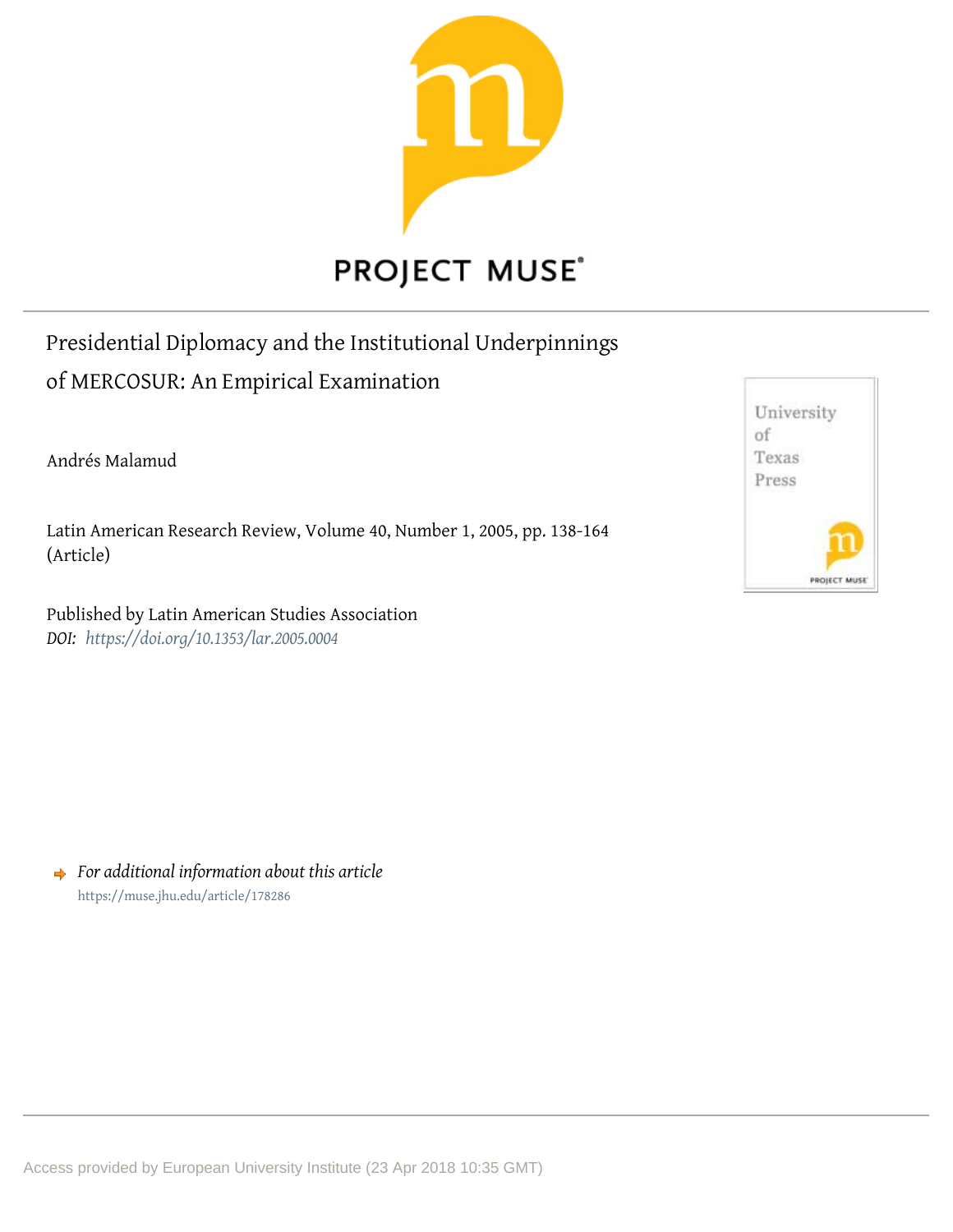

# PRESIDENTIAL DIPLOMACY AND THE INSTITUTIONAL UNDERPINNINGS OF MERCOSUR:

An Empirical Examination\*

### *Andrés Malamud*

*CIES-ISCTE, Lisbon and University of Buenos Aires*

*Received 4-28-2003; Revise and Resubmit 6-15-2003; Received Revised 11-23-2003; Final Acceptance 1-23-2004*

*Abstract: The relative success of the Southern Common Market (MERCOSUR) is a puzzle for most theories of regional integration. This is due to its having achieved remarkable progress in spite of lacking features such as significant levels of previous interdependence (demand factor) or major regional institutions (supply factor). To account for this puzzle, it has been claimed that the operation of MERCOSUR rests on presidential diplomacy. Such a mechanism is understood as the resort to direct negotiations between the national presidents whenever a crucial decision has to be made or a critical conflict solved. This article argues that presidential diplomacy—understood as political, summit diplomacy as opposed to institutionalized, professional diplomacy—is insufficient to account for the performance of MERCOSUR. Through the empirical analysis of three critical episodes, the article shows how institutional structures, shaped by the system of government of the member countries, have sustained presidential intervention and, hence, the process of regional integration.*

#### **INTRODUCTION**

The experience of the Southern Common Market (MERCOSUR) does not fit mainstream theories of regional integration. The two major contemporary currents, namely liberal intergovernmentalism (Moravcsik 1998) and supranational governance (Sandholtz and Stone Sweet 1998), regard society as the point of departure for integration, as transnational transactors increase their exchanges and subsequently call on national

\* A previous version of this article was presented at the 2003 meeting of the Latin American Studies Association, Dallas, Texas, March 27–29. Translations of interviews, documents and newspapers are my own. I am deeply grateful to Alexandra Barahona de Brito, Sebastián Etchemendy, Carlos da Fonseca, Félix Peña, Philippe Schmitter, Luís de Sousa and the anonymous reviewers of *LARR.*

*Latin American Research Review,* Vol. 40, No. 1, February 2005 © 2005 by the University of Texas Press, P.O. Box 7819, Austin, TX 78713-7819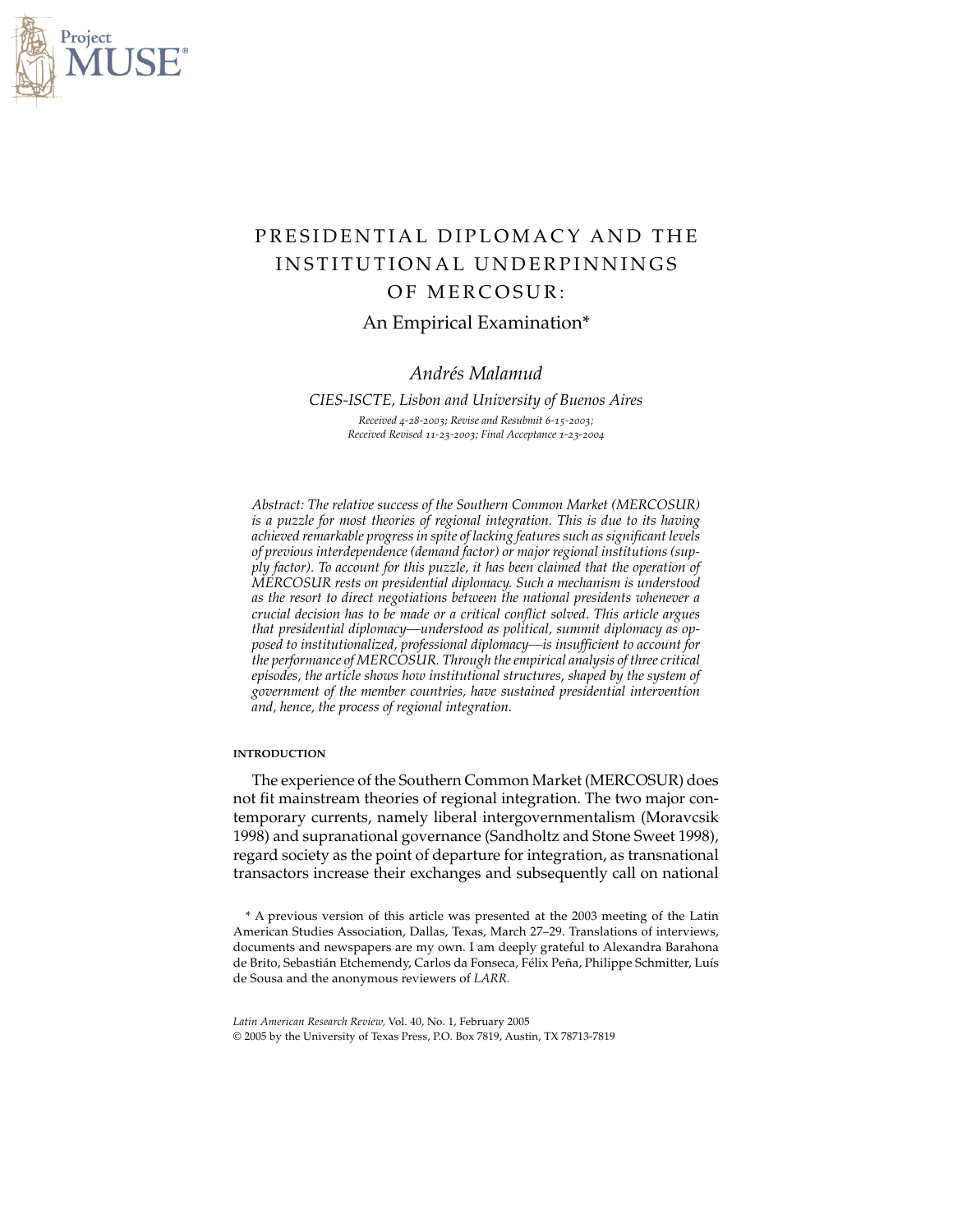or transnational authorities to adjust regulations and policies to the new situation. These approaches draw on evidence collected from the unique case of the European Union (EU). MERCOSUR, however, arose from the political will of national governments, and only thereafter generated public demand for further integration (Malamud 2003).

Liberal intergovernmentalism sees economic interdependence as a strong pre-condition for integration. As trade liberalization augments export dependence and intra-industry trade, stronger pressure for integration arises. Regional institutions are thus conceived of as mechanisms to lock in and enforce agreements rather than as autonomous actors or broader political arenas. In spite of the crucial weight this approach accords national states, the decision to either pool or delegate power to the regional level is regarded as unavoidable to allow for higher levels of complex interaction. The history of MERCOSUR, however, runs against two of these arguments: first, it did not emerge from either increased economic interdependence or social demands; second, it has not created a significant institutional structure.

Supranational governance theory, on the other hand, stresses the significance of four main actors in pushing forward European integration: national states, transnational transactors, the European Commission, and the European Court of Justice. The latter two are supranational institutions that do not exist in MERCOSUR, a fact that, added to the lack of importance of transnational transactors, has left national states as supreme actors.<sup>1</sup> Stone Sweet and Sandholtz (1998, 19) have also called attention to "the rule-centered logic of institutionalization," that leads transactors to demand clearer and more predictable rules as interdependence increases. While increasing interdependence has created the need to manage a growing number of crises and coordination problems, in MERCOSUR, transactors seem to demand particular decisions rather than general rules. For such a task, by and large, national presidents have been perceived as more able—more accessible, more responsive, more effective, faster—than any other actors to reach decisions.

It is commonplace to assert that the working of MERCOSUR has fundamentally rested on presidential diplomacy (Danese 1999; Núñez 1997). This mechanism is understood as the customary resort to direct negotiations between national presidents every time a crucial decision has to be made or a critical conflict needs to be resolved. In spite of the "presidential" adjective, this kind of practice makes reference to political, summit diplomacy—as opposed to bureaucratic, professional diplomacy; therefore, it is not conceptually different from the practice developed by

<sup>1.</sup> The main contrast with liberal intergovernmentalism is that national governments respond neither to domestic pressures nor to increasing interdependence, but rather take the initiative of pursuing integration.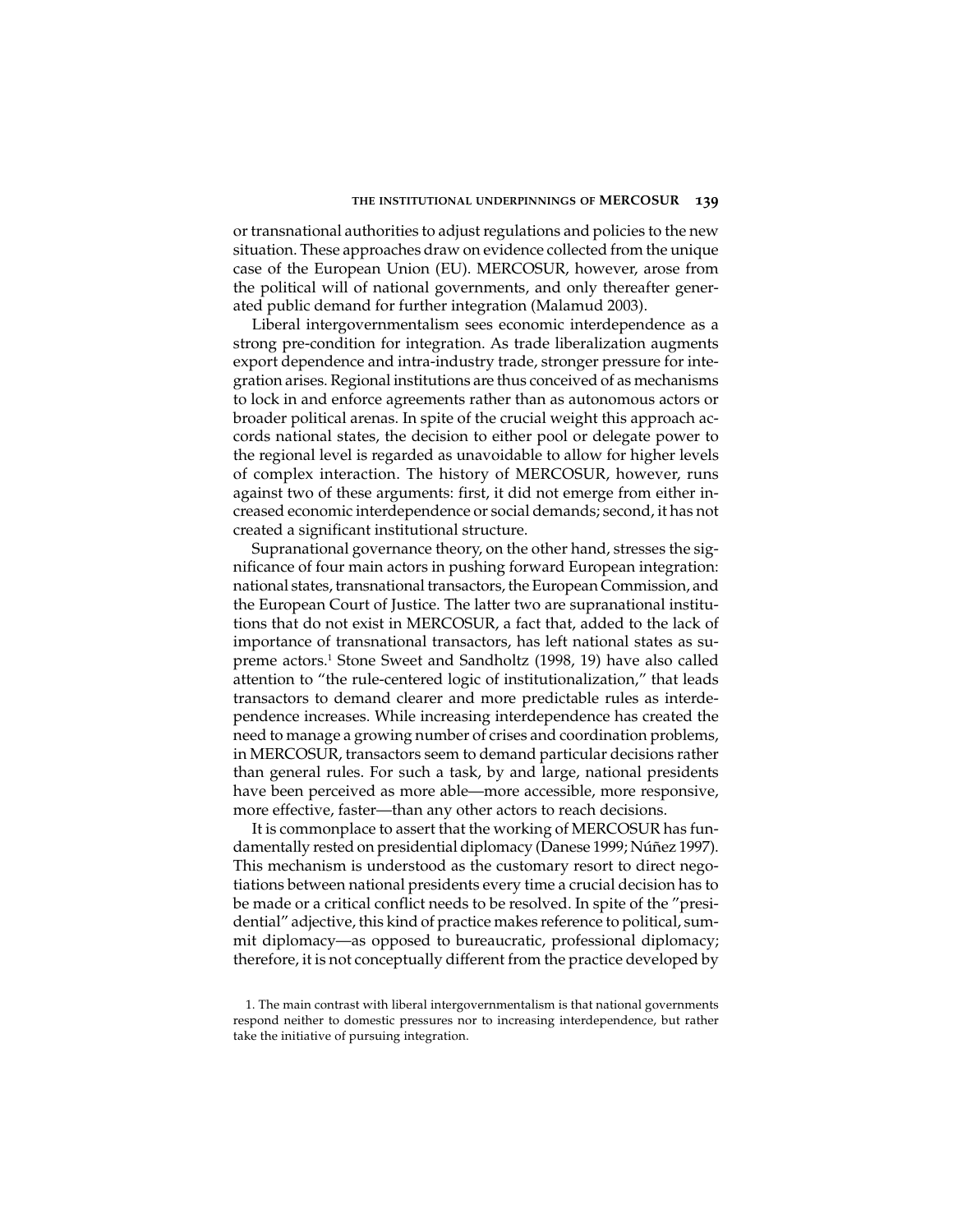chief executives of non-presidential regimes—such as prime ministers in parliamentary democracies (Danese 2001). Supposedly, in MERCOSUR, the successive Argentine and Brazilian presidents since 1985 have carried out presidential diplomacy with a free hand to accommodate the issues at stake in the way they saw fit. This article reconsiders the "presidential diplomacy" argument on the grounds that, while not incorrect, it does not provide a truly accurate explanation of proceedings and results of MERCOSUR. Through an empirical analysis of three critical episodes of MERCOSUR history, the article shows how institutional incentives and constraints, shaped by the presidential format of the member countries, have supported the process of regional integration.

Most presidential regimes in Latin America have been described as asymmetric, unbalanced, hyperpresidential or concentrationist when compared to the U.S. case (Mainwaring and Shugart 1997; Nino 1992; Shugart and Carey 1992; von Mettenheim 1997). This article advances the hypothesis that, in MERCOSUR, the member states' presidents concentrate enough power as to either prevail over or circumvent other veto players such as the cabinet<sup>2</sup> and congress in a way that is impossible for either parliamentary executives or balanced presidential systems. It examines the role of presidents as both policy crafters and dispute settlers in order to assess the real magnitude of the role played by chief executives in key policy areas. The institutional features that shape presidential intervention are identified and evaluated, with a view to setting forth an account of Southern Cone regional integration that explains its unexpected singularities.

After a brief introduction that discusses the genesis and operation of MERCOSUR, the article focuses on three events that have marked its short history. These include two controversies over the special regimes that were established at the beginning of the process and which are still in force for automobiles and sugar. The third is the outburst and management of one of the most serious crises the bloc has faced to date, triggered by the Brazilian devaluation of 1999. The methodology draws partly on the supranational governance approach, as it is especially sensitive to different policy areas and to day-to-day politics. At the same time, it draws on the intergovernmental approach to preference formation, for the hypothesis tested here challenges the liberal assumption that states act as agents of domestic social actors.

<sup>2.</sup> In a presidential system, the cabinet is not formally a veto player. However, the fact that most presidential regimes are governed by party coalitions means that partisan veto players may shift from the legislature to the cabinet, making it an additional veto point.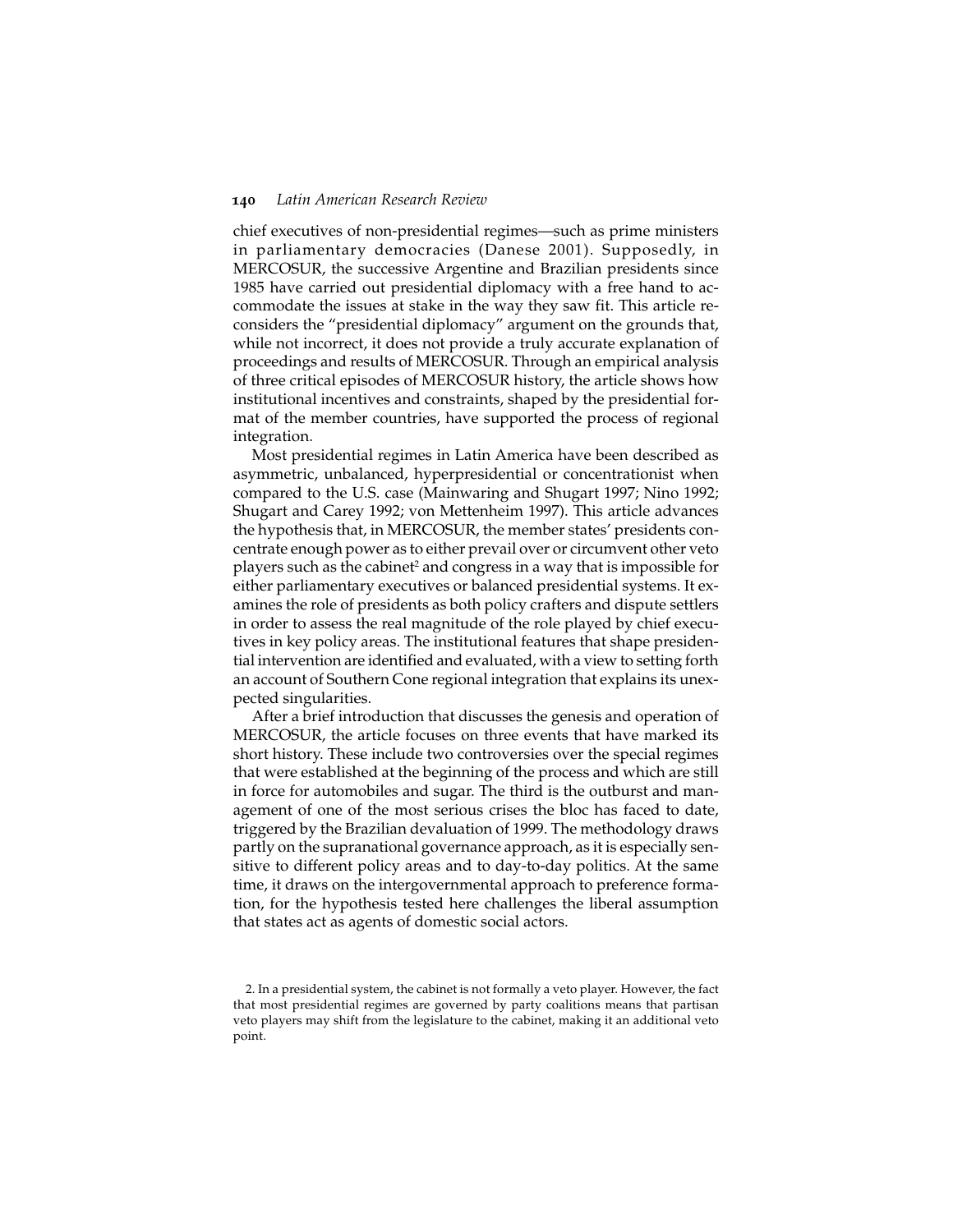#### **A BRIEF OVERVIEW**

MERCOSUR is presently an incomplete customs union that aims to become a common market. It was created on March 26, 1991, when previous agreements between Argentina and Brazil were expanded in order to include Paraguay and Uruguay. Although it has delivered less than it originally promised, the bloc has tripled intraregional trade flows and has become an acknowledged actor in world trade and a consistent target of foreign investment. MERCOSUR is one of the most advanced regional groupings in terms of formal integration.3 All these achievements notwithstanding, it has not developed any kind of autonomous regional authority and is ruled exclusively by intergovernmental bodies made up of representatives of the member governments. The highest formal authority is the Common Market Council (CMC), integrated by the foreign and economy ministers of each country. According to former Argentine Foreign Minister Dante Caputo, there was an early decision not to institutionalize the integration process until it had reached a safe "cruising altitude" (Caputo 1999). The structure of MERCOSUR contrasts sharply with that of the European Union, as the latter has created strong institutions since its inception in 1951. Moreover, three of its highest bodies—the European Parliament, the Court of Justice and the Commission—are of a supranational nature.

Both the embryonic (1985–1991) and the postfoundational stage (from 1991 onwards) of MERCOSUR have been characterized by a remarkable degree of presidential activism. Argentina's Raúl Alfonsín and Brazil's José Sarney took the first, unexpected step toward creating MERCOSUR in 1985, when both countries were inaugurating their democratic regimes and there was no social demand for a rapprochement between the two, historically aloof, neighbors. In 1991, Argentina's Carlos Menem and Brazil's Fernando Collor de Mello went a step further, inviting Paraguay and Uruguay to join the venture. The four countries signed the Treaty of Asunción, which was the birth certificate of MERCOSUR. Shortly thereafter, an additional agreement was signed: the Protocol of Brasília, as it was called, established an ad hoc—as opposed to standing—dispute-settlement mechanism. Some years later, in 1994, Menem and Brazil's new president, Itamar Franco, signed the Protocol of Ouro Preto, consolidating the formal structure of MERCOSUR, which has been kept virtually untouched since then. After 1995, it was Fernando Henrique Cardoso, the new Brazilian president, who took over the command of MERCOSUR, first with Menem and later with Fernando de la Rúa. The presidents of the smaller states would play a lesser role,

<sup>3.</sup> The four levels of economic integration are: free trade zone, customs union, common market, and economic union.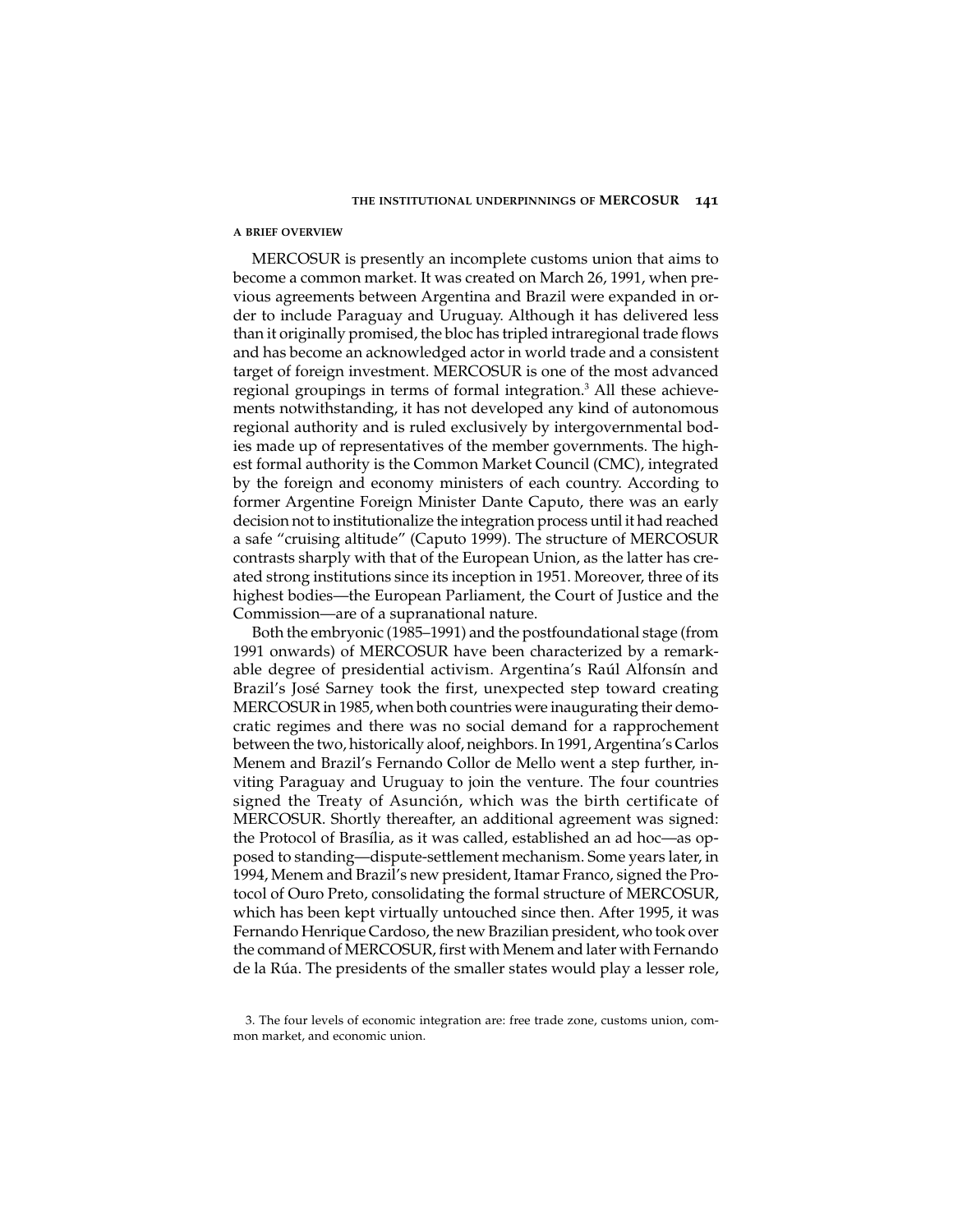although their intervention has always been greater than any other actors' except that of the presidents of the bigger states.

The presidents have exhibited significant autonomy in decision making regarding MERCOSUR affairs. Nonetheless, their decision to embark on an integration process and their performance in this area have been shaped by institutional incentives and some (albeit few) constraints. As striking as it may seem, the presidents adopted decisions that appeared to compromise national sovereignty without facing serious vetoes from other relevant actors. This was due mainly to two factors: first, a high degree of concentration of power in the hands of the chief executive enabled them to overcome or circumvent potential veto players (Cheibub and Limongi 2002; Figueiredo and Limongi 2000; Malamud 2001); second, foreign policy typically offers chief executives greater room to maneuver than domestic politics do (Rogowski 1999; Schlesinger 1974; Silva 1989). Some recent works analyze thoroughly the impact of the type of democracy on policy outcomes, thus paying greater attention to the link between presidential systems and public policy (Eaton 2000; Haggard and McCubbins 2001); however, they do not focus on foreign policy but rather mainly on budgetary and regulatory policies. Academics such as Milner (1993, 1997) have studied the differential influence of presidential and parliamentary systems on foreign policy, but rarely have any presidential democracies outside the United States been included in the analyses. This article contributes to filling this lacuna by analyzing how a specific brand of presidentialism has dealt with a specific foreign policy matter, namely regional integration. To do so, it makes the case that the presidents of MERCOSUR member states have concentrated power and enjoyed high levels of autonomy, mainly because of institutional factors, which includes decisional autonomy from the assembly and the cabinet, legislative initiative, decree power, and veto power. The following case studies provide empirical support for this hypothesis.

### **THE SPECIAL REGIME: AUTOMOBILES**

There are many reasons why cars have become a central issue for MERCOSUR. In the first place, global competition everywhere is undermining the national bases of the automobile industry. However, it would be improper to speak of an integrated world automobile market, as the sector is organized into regional clusters rather than on a global level (Bastos Tigre et al. 1999). Second, cars are believed to be MERCOSUR's equivalent to coal and steel for the early European Community. In other words, it is the sector in which intra-industrial complementation has developed most because it is a highly dynamic sector where expanding investment and labor markets are concerned. In the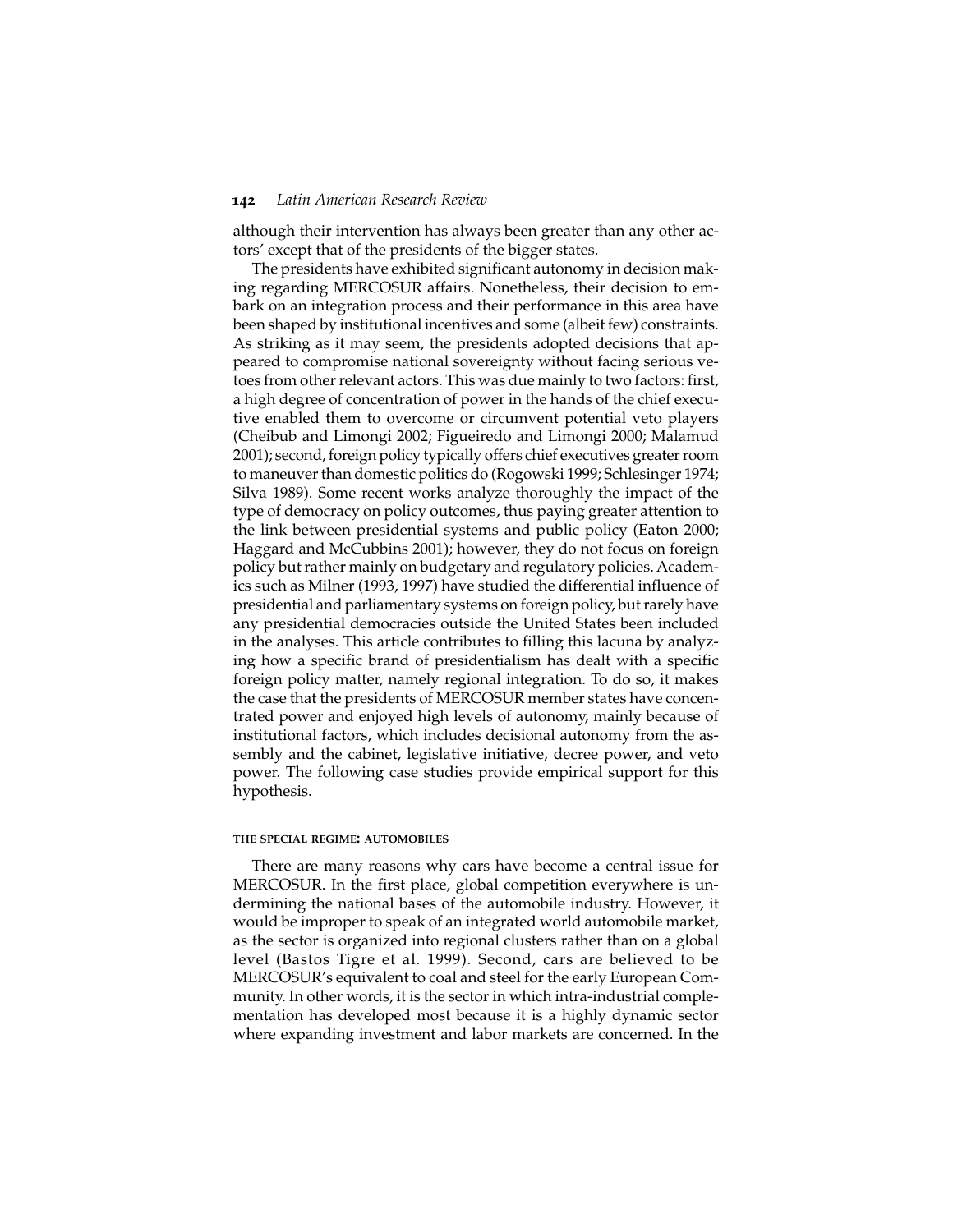third place, the automobile regime was established at the beginning of the integration process and acquired a special status as the only sector that persisted despite all the subsequent changes. As key Argentine negotiator Roberto Lavagna pointed out, this is "the only sectoral agreement that survived the methodological change of 1990, thus becoming a successful example of productive expansion and technological modernization with a reasonable balance between its parts" (Lavagna 1999, 7– 8). According to the same analyst, the reason for this outcome was that "the auto sector has had enough political strength to prevent the dismantling of the sectoral project" (Lavagna 2000). Whether or not these sectoral interests had the political strength that Lavagna claims, the decision to continue with the sectoral agreements in this area was not politically contested. Instead, there was a joint decision between Argentina and Brazil to go on with this strategy, which was heralded, defended, and rescued—when in jeopardy—by the national executives.

The foundation that fostered integration between the national auto industries was established by Protocol 21 of the Economic Complementation Agreement no. 14, which Argentina and Brazil signed at the end of 1990. It was explicitly defined as provisional, and its terms were supposed to be renegotiated a few years later. Indeed, Protocol 21 was eliminated four years later, when the Ouro Preto Protocol consolidated the customs union when it was signed in December 1994. In its place, CMC Decision 29/94 created an ad hoc technical committee that was requested to elaborate, before June 1, 1995, a proposal for a common auto regime that was to enter into force on January 1, 2000. Meanwhile, in addition to Decision 29/94, a bilateral agreement between Argentina and Brazil reciprocally acknowledged the national regimes still in force in both countries.4 Both partners also agreed not to introduce unilateral restrictions on trade within the Free Trade Zone. From June 1995 onwards, bilateral agreements could be modified only to increase intra-regional trade and never to bestow advantages on the respective industries with the purpose of attracting investment. This was to change dramatically shortly afterwards, though.

#### *The Remaking of the Automobile Regime and the 1995 Crisis*

Between 1990 and 1996, there was a sharp increase in intraregional trade in cars as a consequence of tariff reductions and agreements to

<sup>4.</sup> The Argentine Special Regime, implemented in 1991, consisted of compensating imports with exports and was expected to last until the end of 1999. The regime encouraged assembly plants to register a fair balance of trade by levying a tariff of 2% on each noncompensated dollar. For its part, the Brazilian Popular Car Regime was to last until December 1996 (Sajem 1999).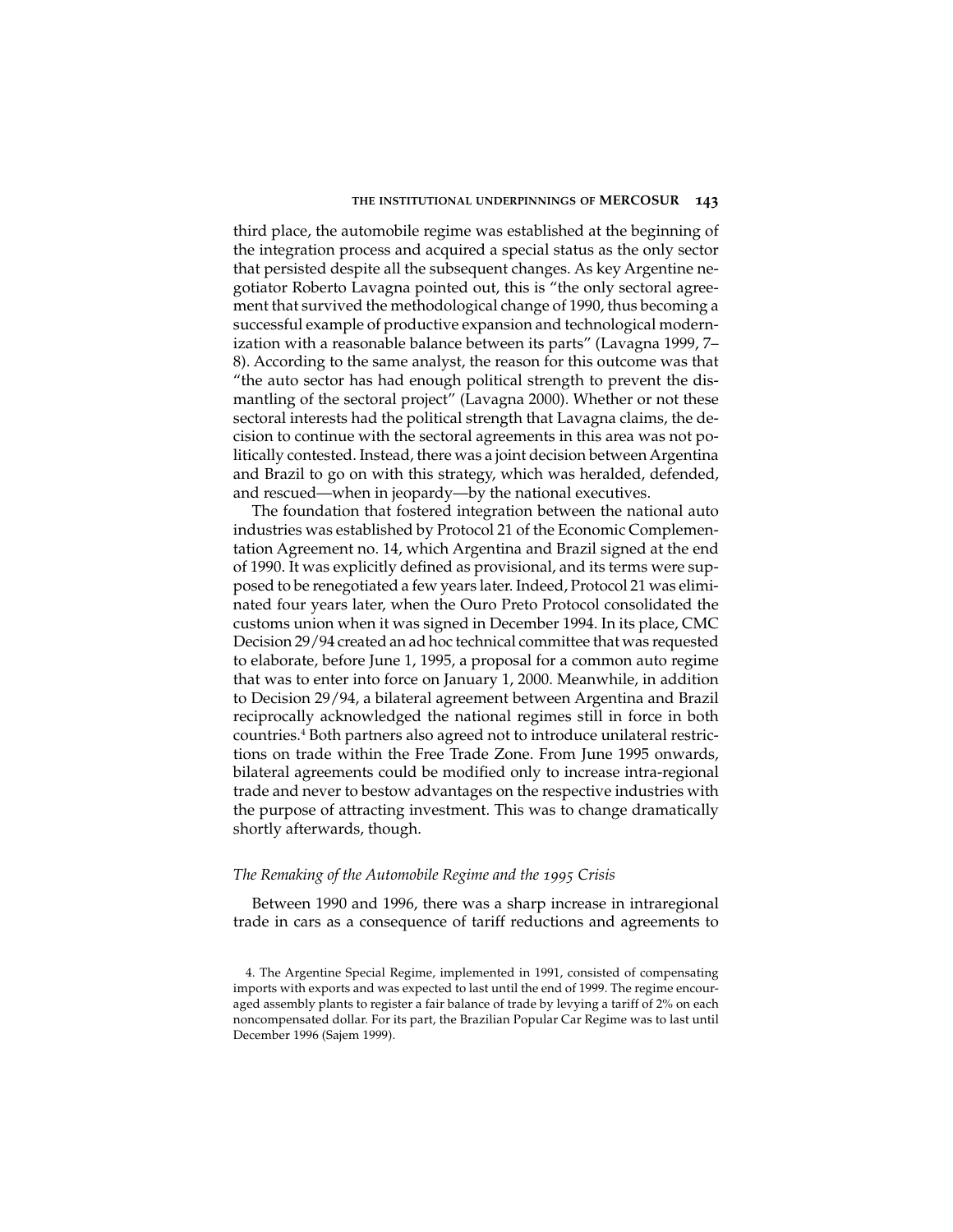balance imports and exports.5 However, by mid-1995 Brazil was suffering from economic distress as a result of the Mexican crisis. Argentina was facing economic turmoil as well, although its public and financial sectors were more solid than Brazil's. Automobile production remained stable in Argentina essentially because of its exports to Brazil, which generated a growing imbalance and raised bitter complaints among Brazilian producers. The government was expected to take protective measures, but these were not supposed to apply within MERCOSUR but to be addressed toward extra-regional trade.

The crisis finally came to a head on June 13, when Brazil announced that it would limit automobile imports during the second half of the year to 50 percent of the total of imports of the first half of the year. Surprisingly, Provisional Measure 2410 considered no exception regarding MERCOSUR partners.<sup>6</sup> This fact angered the Argentine authorities. The Brazilian presidential spokesman, Sergio Amaral, communicated the decision to two Argentine negotiators, Jorge Campbell and Carlos Magariños, who had flown to Brasília. However, the Brazilian cabinet was divided about the decision, as Finance Minister Pedro Malan opposed trade restrictions, whereas Planning Minister José Serra supported them. Both were close aides to the president, so he usually mediated between them, but this time the hard-liners carried the day.

The following day, Argentine papers covered their front pages with the alarming news: "Brazil Limits Car Imports from Argentina."7 Actually, although the quotas were not limited to Argentina, the issue became highly sensitive and threatened MERCOSUR. Argentine officials and producers considered Cardoso's decree a violation of the Protocol of Ouro Preto, which guaranteed free trade among all MERCOSUR partners. However, this protocol also set up the requisite of balanced trade, so the Brazilian government justified the measure by pointing to the lack of equilibrium between imports and exports.

The conflict was one of the most serious that MERCOSUR had faced thus far. Furthermore, it was exacerbated by the proximity of the MERCOSUR Economic Forum, a meeting organized by the World Economic Forum, which was scheduled to take place later that week, from June 18 to 20, in São Paulo. On June 14, Menem threatened to boycott the most expectantly awaited event of the forum, the presidential

<sup>5.</sup> It should be noted that, apart from free trade, there were other reasons contributing to this surprising performance, including parallel macroeconomic developments and economic recovery (Bastos Tigre et al. 1999).

<sup>6.</sup> Provisional measure 2410 established a restriction to Brazilian imports regardless of the country of origin, thus making no difference between Mercosur members and non-members.

<sup>7. &</sup>quot;Brasil limitó la importación de autos argentinos," *Clarín*, June 14, 1995.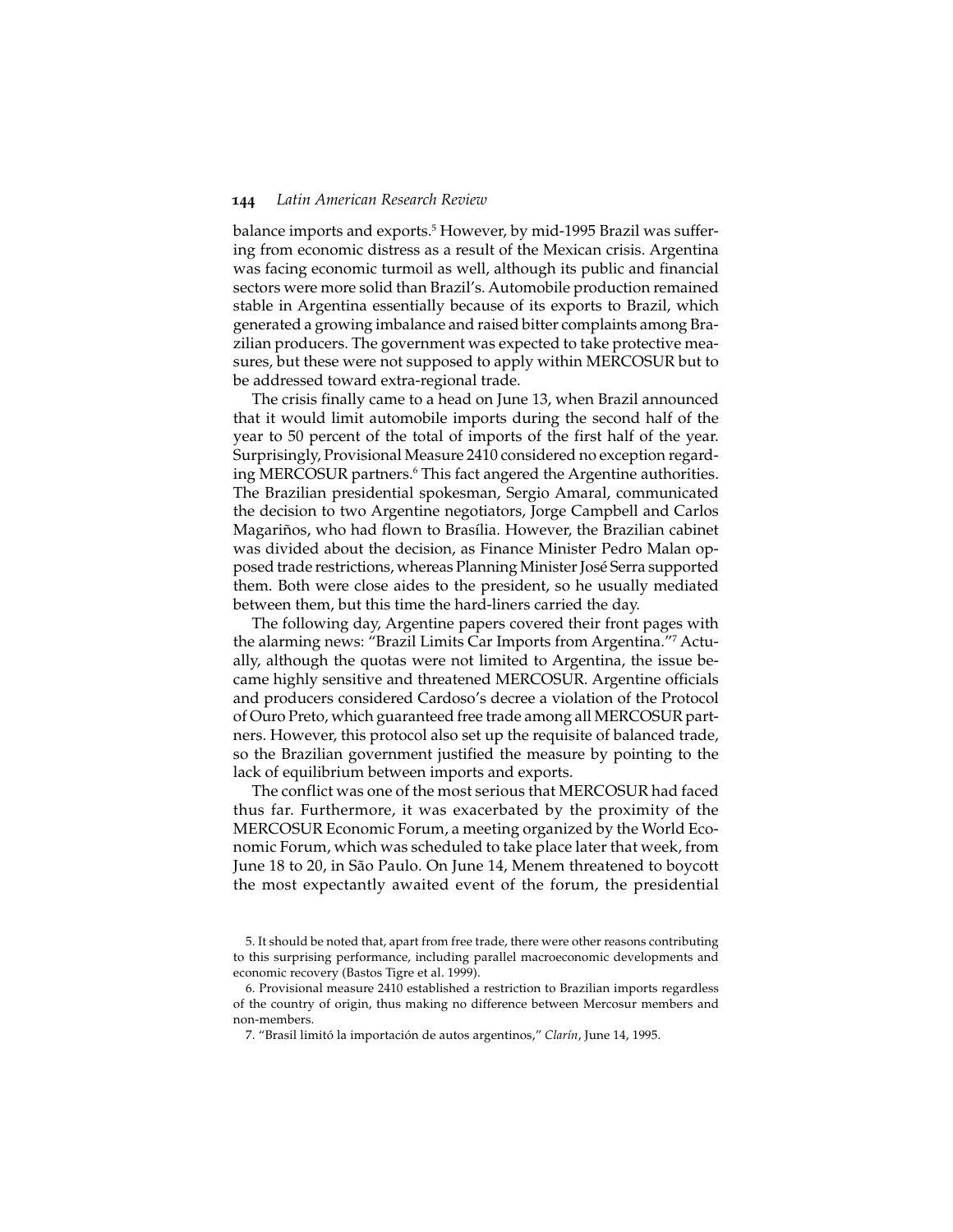summit. Menem's threat engendered feverish negotiations aimed at preventing an incident that would have such a negative effect on the reputation of MERCOSUR.

Faced with this strong stance, Cardoso ultimately decided to postpone the enforcement of the decree for thirty days. It is somewhat puzzling that either the presidents themselves or second-level officials carried out the negotiations, whereas top cabinet ministers were left out. Argentine Foreign Minister Guido Di Tella was stuck in Rome due to an airlines strike, and his deputy, Fernando Petrella, did not take part in the process either. Only the number three at the foreign ministry, Jorge Campbell, got involved. The presidents decided to hold direct conversations in order to work out a solution. As put by an Argentine journalist, "notwithstanding Di Tella's transportation troubles, the concrete thing is that the crisis was personally handled by Menem, who consulted Economy Minister Domingo Cavallo rather than the foreign ministry."8 According to public sources, Cardoso himself called Menem at 5 p.m. on June 15 and sent him a personal letter at 8 p.m. This time, direct presidential intervention was not limited to the main countries: Paraguay's Juan Carlos Wasmosy and Uruguay's Julio Sanguinetti also offered themselves as personal mediators in the dispute between their larger partners (Sanguinetti 2001).

Over the weekend, Menem responded to Cardoso with a letter in which he accepted the invitation to attend the regional meeting. It was formally agreed that all four presidents would meet and that Menem and Cardoso would hold a bilateral summit thereafter. In spite of the provisional accord, Brazil ratified the validity of the restrictions but accepted that it should negotiate them with Argentina. Strangely enough, neither partner ever mentioned the possibility of appealing to the Protocol of Brasília, the institutional instrument by which MERCOSUR partners are supposed to resolve their disputes.

Shortly afterwards, the Brazilian administration itself was caught up in the controversy. The official line was that the establishment of a national automobile regime had to be implemented prior to any regional agreement in the area. Therefore, cabinet hawks criticized the negotiators who had consented to establish a regional regime at Ouro Preto when only one of the main countries involved, Argentina, already had a national regime. On Monday 19, Menem and Cardoso finally held the bilateral summit but only agreed to sign a declaration stating that negotiations were to continue. The discussion was leaked to the public, and neither Wasmosy nor Sanguinetti were able to prevent it. Cardoso explicitly asked Menem to act "politically, in order to restore a balance between the parts. The most important thing here is political will." Again,

<sup>8.</sup> *Clarín*, June 16, 1995, 5.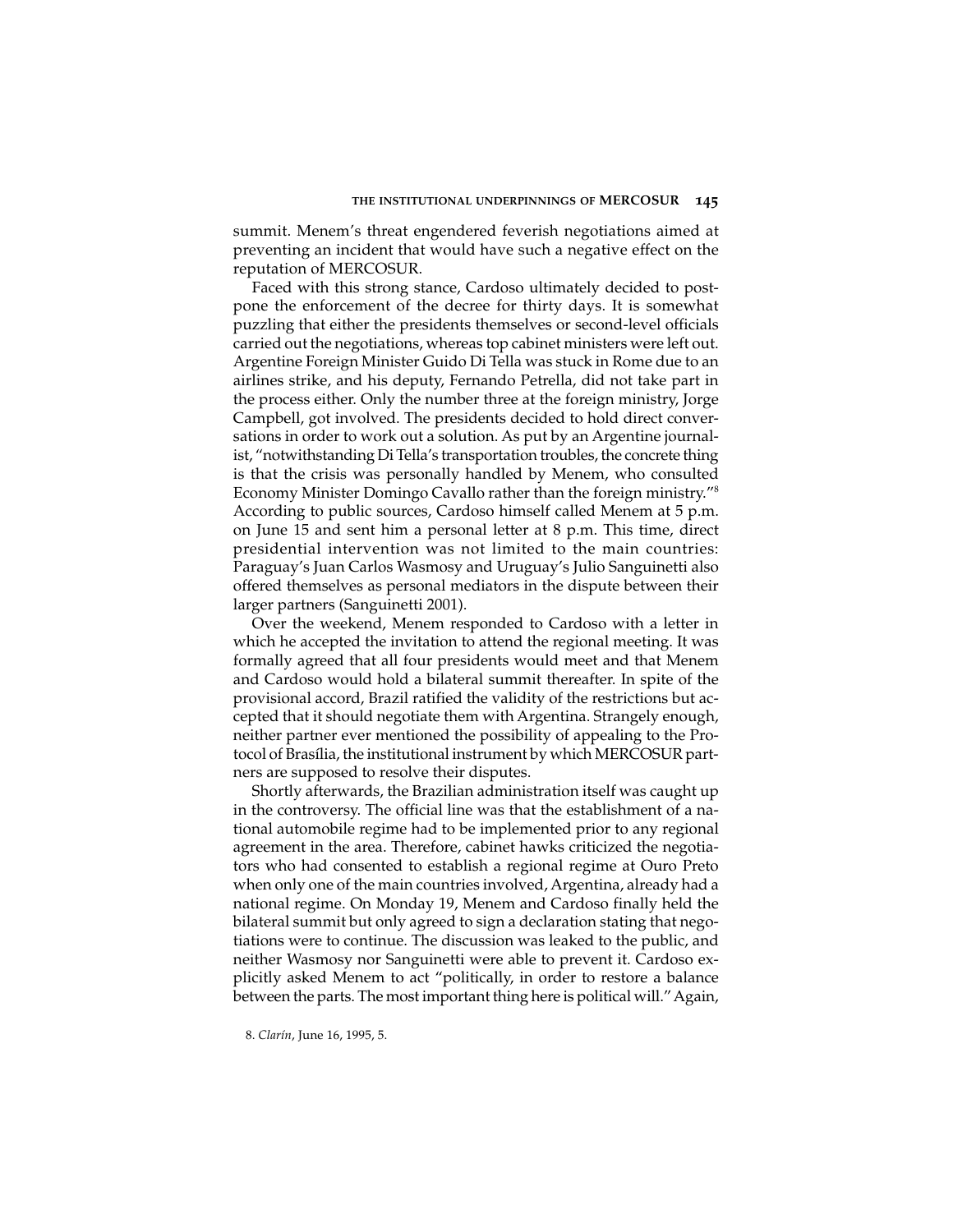no mention of established institutional procedures was made. In turn, Menem replied: "we can negotiate, but only within the frame of the signed agreements that cannot be changed—as in Argentina they have been incorporated into national legislation."9 The Argentine discourse was more institutional, whereas the Brazilian focused on the issue of political will.

The following day, the situation took a dramatic turn. Menem and Cavallo admitted that the negotiations of 1994 had left Brazil at a disadvantage and toned down their accusations. Meanwhile, a heated discussion arose within the Argentine cabinet. Di Tella and Cavallo blamed each other for the situation, although Cavallo later grudgingly acknowledged the reasonable nature of Brazilian claims when, during the bilateral negotiation, he was informed that MERCOSUR technical committees had never met to adjust and enforce the automobile agreement.

President Cardoso finally promised there would be a negotiated settlement of the dispute and suspended the application of the quotas. Subsequently, a comprehensive agreement was reached: Brazil would not apply quotas to Argentina for the remainder of 1995, and the two countries would begin negotiations to establish a definitive common regime that would last until 2000 (Cason 2000).

### *Circumventing Regional Institutions: Interpresidential Dynamics*

Both Argentina and Brazil considered the automobile issue highly sensitive because it was about much more than just trade. As the Argentine industry secretary Carlos Magariños noted, "the real dispute is over investments" (Cason 2000, 31). Therefore, it was not only trade balance but also industrial planning and even macroeconomic stability that were at stake. This fact explains why national governments were so sensitive to the emerging conflict and so eager to solve it promptly. What it does not explain, however, is why the presidents got involved when this was an issue that lesser diplomatic or technical public officials and domestic bureaucracies could have managed in a technical way.

The automobile sector in MERCOSUR was built around a few large transnational companies that did not coordinate with one another. They designed their strategies with an eye on the integration process but got used to dealing directly with national governments from the outset. For their part, governments were receptive to the demands of companies and followed company preferences, as manifested by the maintenance of the automobile regime. As a result, the companies were used to getting what they wanted: direct links with decision makers and active policies in their favor. The governments were also satisfied, as they

<sup>9.</sup> *Clarín*, July 20, 1995, 2–3.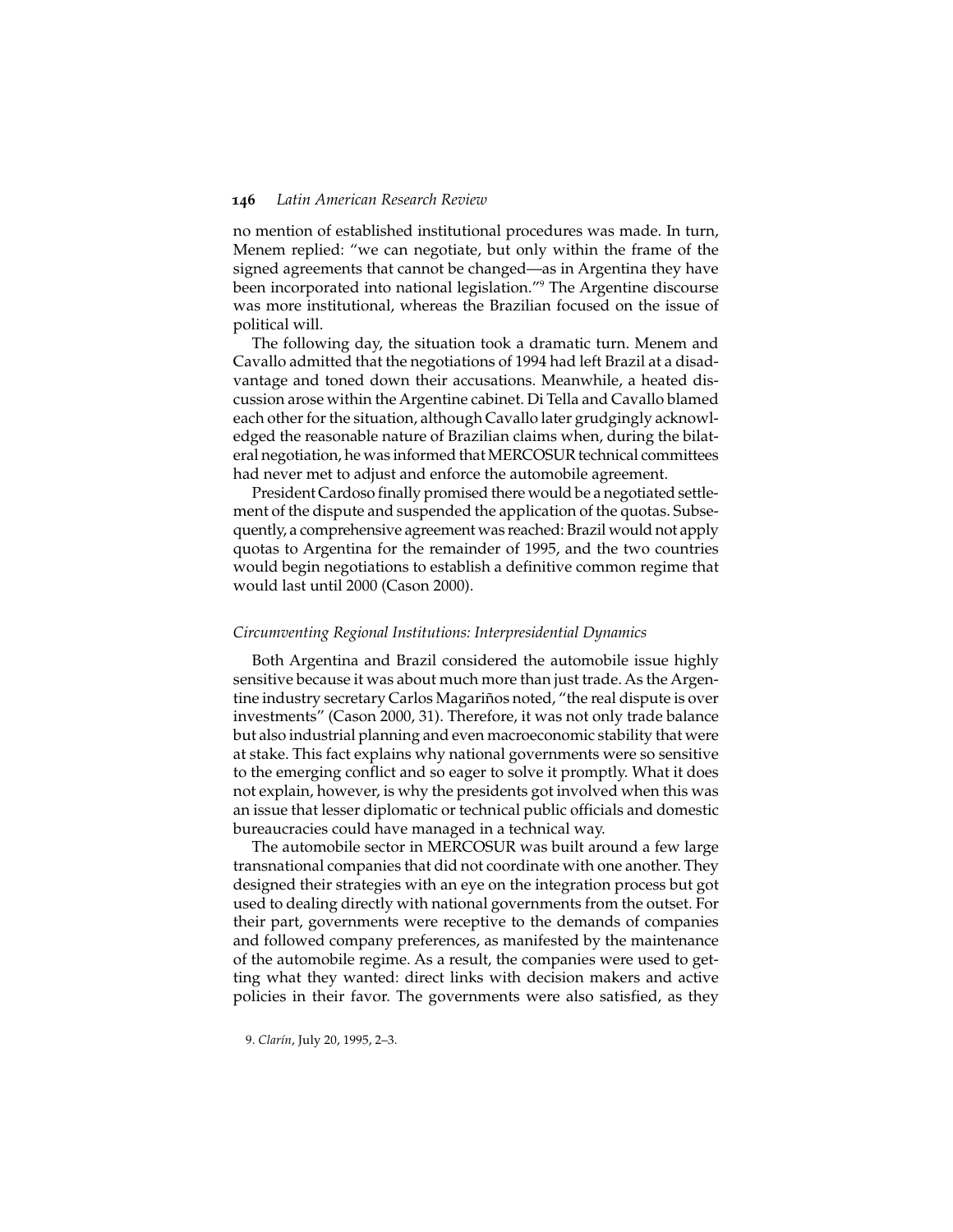wanted to attract investment and create jobs. Brazilian Provisional Measure 2410 disrupted the cross-border alignment between governments and companies, splitting up interests along national lines.

The automobile market was anything but free. Government intervention guaranteed not only positive incentives but also protective measures against extra- and intraregional competition. This intervention was not only accepted but also actively demanded by auto firms: as a Brazilian minister put it, "the auto firms love quotas" (as cited, unnamed, in Cason 2000, 30). On the Argentine side Oscar Salvi, director of Toyota Argentina, defended the protective measures, stating that "the traditional policies of Brazil . . . have been, if not imperialistic, at least overwhelming" (Cason 2000, 31).

The strategies of the car makers were therefore not market-oriented but rather government-oriented. The Brazilian government was well aware of this, and it feared that existing trade regulations for the auto sector would influence transnational investments in MERCOSUR to the benefit of Argentina. On the other hand, many in Argentina feared that the country would have become a "province of Brazil" had the situation not been reverted, as bluntly stated by well-known political journalist Mariano Grondona.10 Paradoxically, the only surviving sector of the original integration project was deeply embedded in domestic, nationalist sentiment.

The dynamic of conflict within the automobile sector was the result of the interests and strategies of the actors involved. In almost every episode, the preferred alternative was to delay fulfilling treaties and postpone negotiations to achieve a permanent settlement. Likewise, the favored course of action was always based on informal, bilateral (i.e., Argentina-Brazil) negotiations and never on the request for formal procedures. Whenever the possibility of resorting to the mechanisms established by the Protocol of Brasília or the Protocol of Ouro Preto arose, businessmen insisted that it was impossible to respect them "for the time being, at least" (Sajem 1999, 79). The outcome of the 1995 crisis in the auto sector was the same as that of all subsequent conflicts over the sector: the maintenance of the status quo. Neither buildup nor spillover turned out,<sup>11</sup> but for most observers the preservation of MERCOSUR was a good enough result, given the region's disappointing experience with integration and the magnitude of the conflict.

With MERCOSUR in place for only four years, few people were ready to consider its institutional performance satisfactory. Fernando Henrique Cardoso himself strongly criticized some of its features:

We, Brazilians, invented the theory of a non-institutional MERCOSUR, based on the direct relation between the governments and, fundamentally, the

<sup>10. &</sup>quot;La Argentina, provincia de Brasil," *La Nación*, January 28, 1996.

<sup>11.</sup> See Schmitter (1970) for a discussion of these concepts.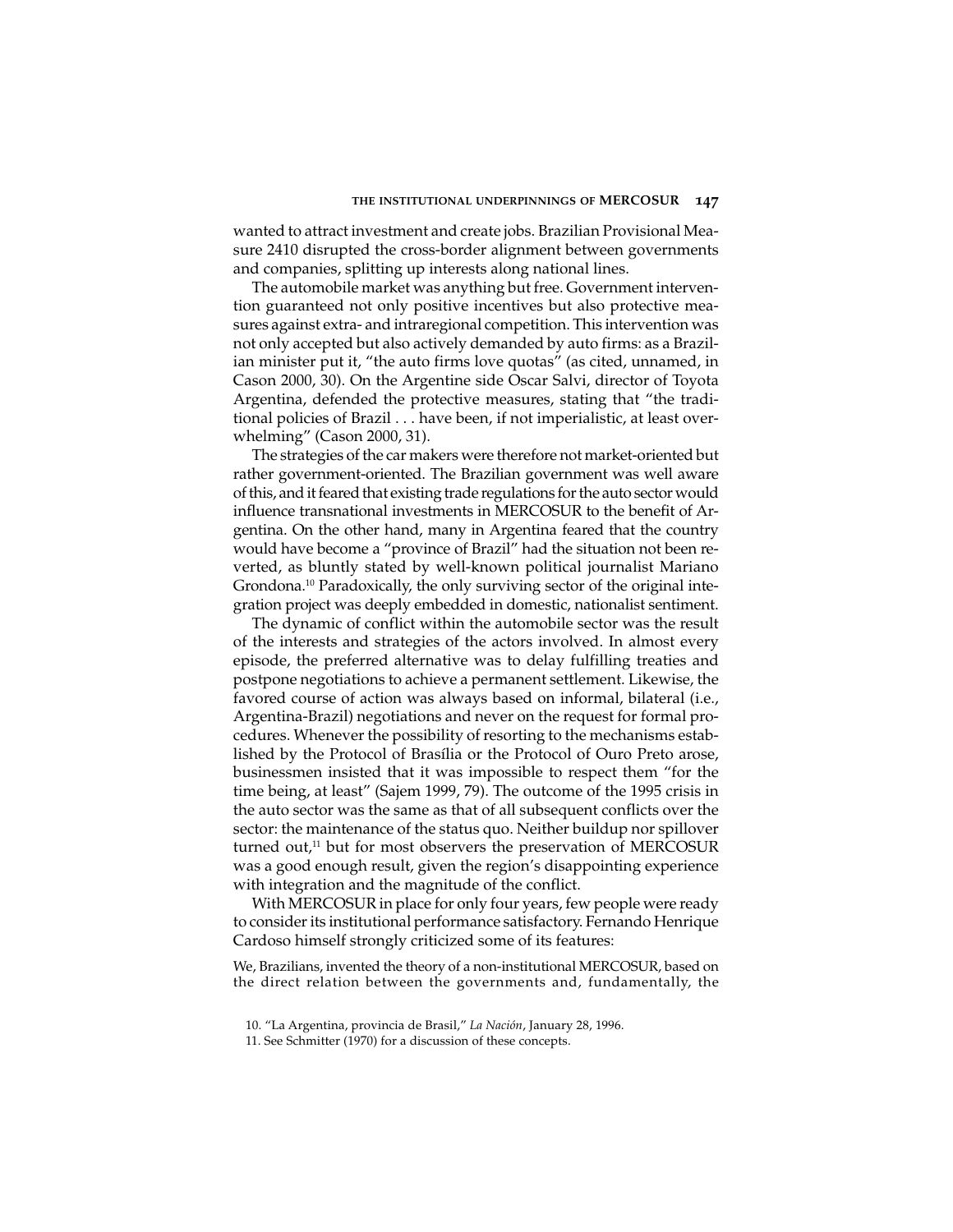presidents. Whenever there is a crisis, Menem, Wasmosy, Sanguinetti and myself have a talk. We even decide on minor problems . . . Nonsense. Presidents should not get involved in such things . . . I even had to solve a problem regarding automobile quotas with Menem in São Paulo! (Cardoso and Toledo 1998, 126).

What Cardoso calls a Brazilian-crafted theory and then calls mistaken, is nothing less than the way MERCOSUR has worked since its inception. "Inter-presidentialism," a term coined to identify this governing style (Malamud 2003), kept MERCOSUR ticking. Because of their institutional capabilities and the historical preeminence of the presidency, the presidents were targeted as the only possible suppliers of decisions, enforcement, and dispute resolution. Hence, every demand—from the most significant to the most trivial, arising from national producers or foreign governments—was channeled directly through the presidents. When applied to the 1995 auto crisis, this procedure proved to be predictable and effective.

#### **THE SPECIAL REGIME: SUGAR**

The sugar regime is a prime case for gauging presidential intervention in MERCOSUR, for the hypothesis advanced here faces a direct challenge. The reason is that a number of authors have argued that national parliaments (Vigevani et al. 2001), the joint parliamentary commission (Mustapic and Geneyro 2000), or domestic social actors (Lucca 2001; Romero 2001; Vigevani et al. 2001) in MERCOSUR have played an important role in shaping this regime. Consequently, the analysis of the relative weight of each actor—executives, legislatures, and social actors in shaping the final outcome is likely to feed controversy and, in so doing, stimulate further research on the working of MERCOSUR.

#### *The Sugar Regime: Nature and Conflicts*

On June 30, 2000, a presidential communiqué issued in the wake of a CMC meeting held in Buenos Aires advocated the integration of sugar into the free trade zone and the common tariff. Concrete proposals were notably absent, however. Between 1985 and 2000, no improvement in cooperation or integration had been achieved in this area. Stagnation was evident; its causes were not.

Sugar has been a hot issue since the beginning of MERCOSUR. Argentina and Brazil had, and still have, opposing interests resulting from a high productivity differential. The differential is not due to different uses of technology, which are similar in both countries, but to the indirect subsidies that Brazil allocates to the production of sugar cane.12 This policy

<sup>12.</sup> It is also true, however, that economies of scale, transportation infrastructure, and the weather favor Brazil more than Argentina in sugar production.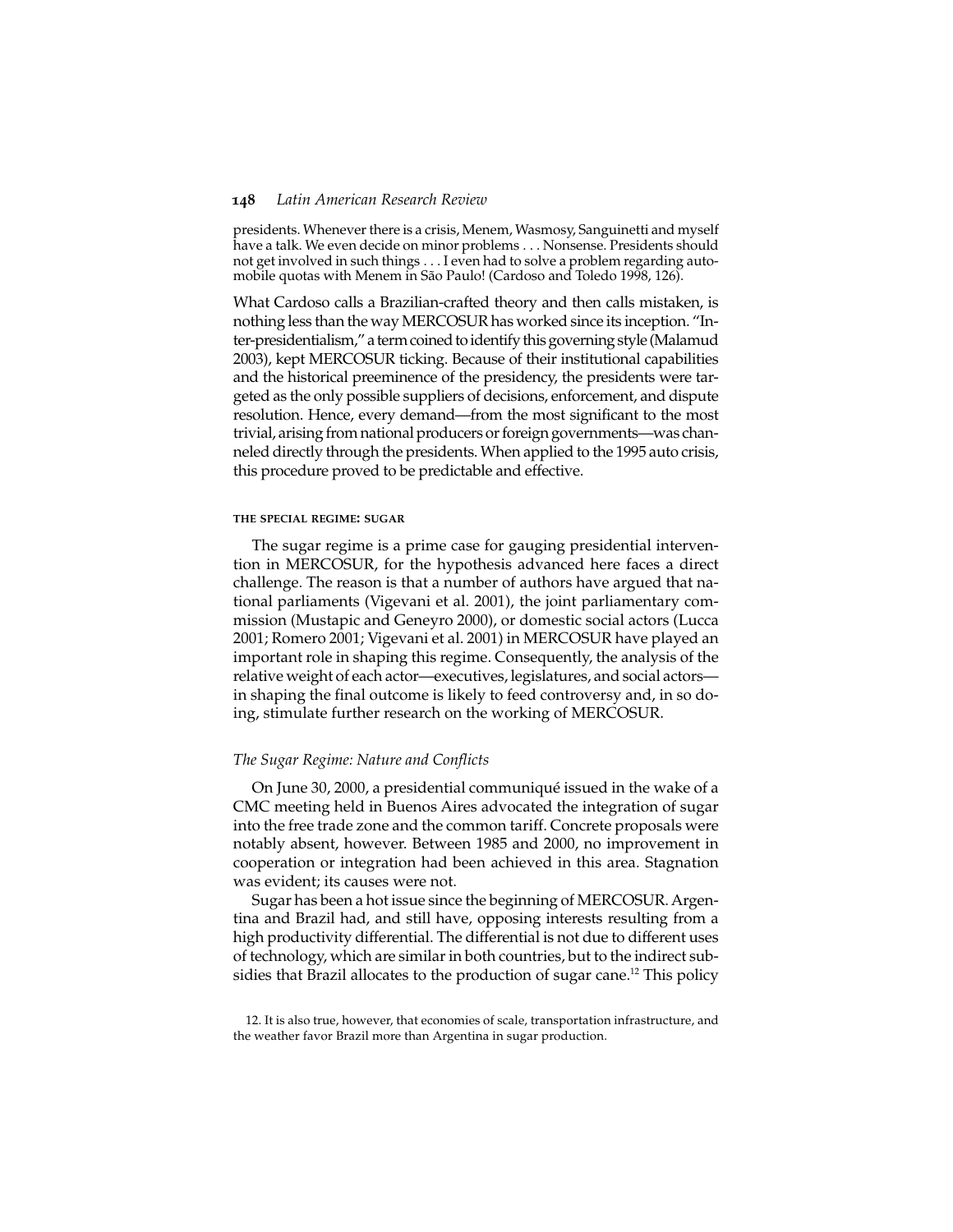dates back to 1975, when the first oil crisis led the Brazilian government to encourage the use of cane alcohol in gasoline—the so-called Programa Proálcool, which was seen as a strategic choice of paramount importance by the military administration (Fávero 2000). From then on, the production of sugar was artificially increased, and it became, not the main product of cane, but a byproduct tradable at marginal prices (Lucca 2001).

The effects of the productivity differential on trade are sizeable. The subsidies to cane have turned Brazil into the largest producer of sugar in the world: its share in global trade ranks close to 30 percent. To properly assess the magnitude of this figure, it should be taken into account that sugar is one of the most protected commodities worldwide (Fávero 2000; Romero 2001). Argentina, on the other hand, faces a difficult situation, which is due to tough foreign competition and aggravated by the domestic conditions in which the production of sugar takes place. The Argentine sugar crop is spread over five provinces in particular, the most important of which are Tucumán, Salta, and Jujuy, all located in the poor northwestern region.13 Sugar constitutes the basis of the regional economies in all three provinces, and it is the most significant source of employment both direct and indirect—after the public administration. Given the federal arrangements established by the Argentine constitutional regime, and given the social and economic reasons just mentioned, the senators and deputies representing the northwestern provinces constitute a solid bloc in Congress that seek to defend their "sugar constituents."

The Brazilian government has always insisted on the prompt inclusion of sugar into the free trade zone. By contrast, Argentina has sought to delay this outcome through a variety of strategies. The most conciliatory sectors in Argentina have accepted only the gradual incorporation of sugar into the free trade area. Their aim was to establish a ten-year transition period during which the sector would establish protective mechanisms to guarantee supply for the domestic market. Brazil, on the other hand, proposed a transition period of no more than twelve months. The two stances were impossible to reconcile. Time was not the only source of disagreement: some of Argentina's toughest sectors had even asked Brazil to abolish the Proálcool system, a demand that was rejected outright. Brazil claims that there are strategic, political, and ecological reasons—not just economic ones—to maintain the plan, so it could not be abandoned.

Given the complexity of the issue and the contradictory interests that had prevented any agreement, in 1994 the CMC resolved to create an ad hoc committee and to establish the special sugar regime. Three decisions were adopted between August 1994 and December 1996<sup>14</sup> whereby the

<sup>13.</sup> By contrast, Brazilian sugar is grown mostly in the wealthy states of the South.

<sup>14.</sup> CMC Decision 7, August 5, 1994; CMC Decision 19, December 17, 1994; and CMC Decision 16, December 16, 1996.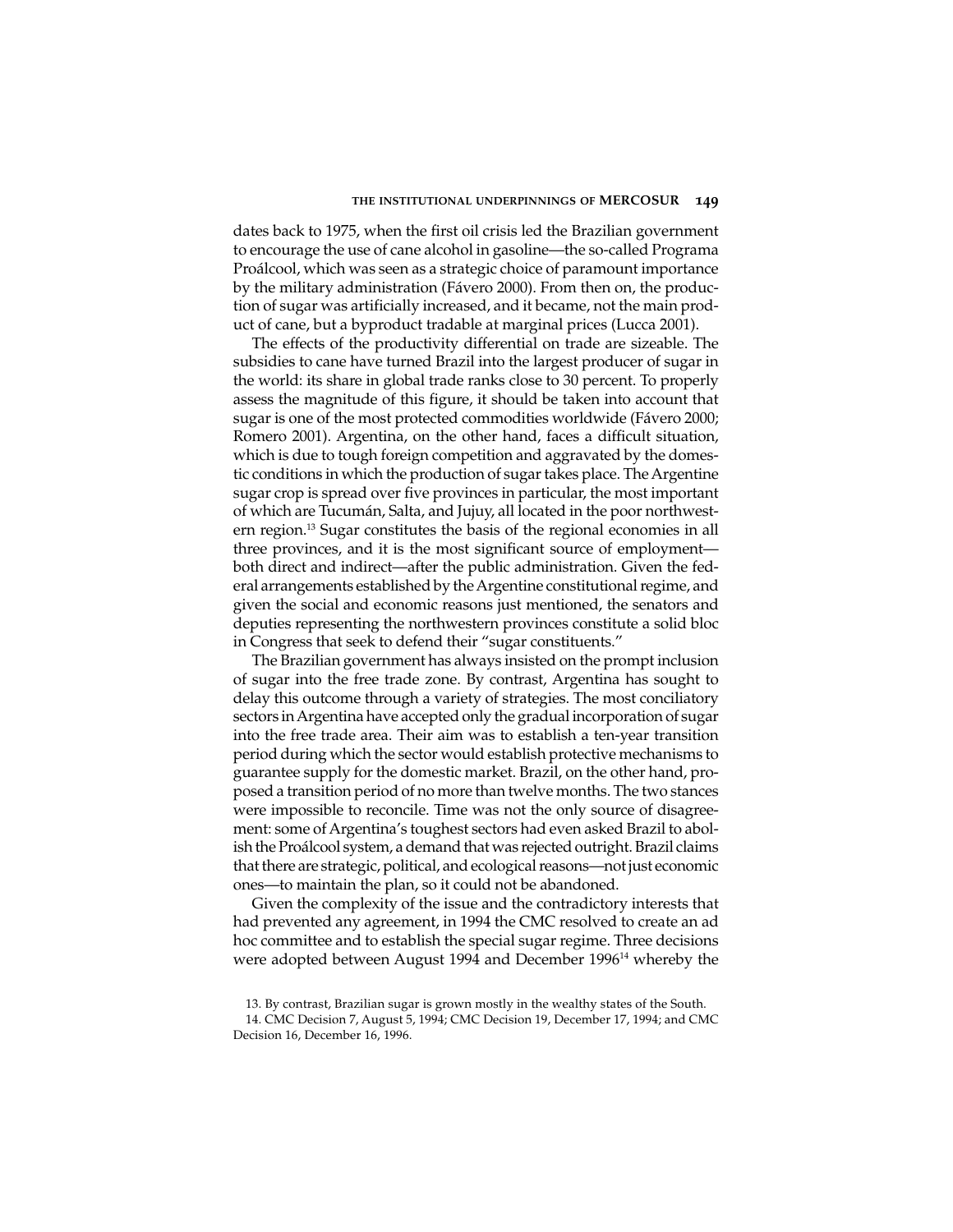committee was requested to define a regime that would adapt the sugar sector to the customs union. There were two parameters: the proposal had to aim at gradual liberalization of intra-MERCOSUR sugar trade, and it had to neutralize distortions stemming from the asymmetries between different national policies. The initial deadline was November 1, 1995 but was later extended to May 31, 1997. The latter date brought with it the first of two serious crises that MERCOSUR faced over sugar, with the second taking place in 2000. They are analyzed below.

### *Circumventing the Parliaments: Dispute Settlement through Presidential Competences*

Between 1995 and 1997, Argentina acrimoniously questioned the "MERCOSURness" of Brazilian sugar subsidies. According to Senator Alberto Tell (Partido Justicialista [PJ], Jujuy), "against subsidized sugar Argentina cannot compete, as it has a free and deregulated regime."15 Cane croppers and their representatives demanded that there should be no additional protection, but rather that sugar imported from Brazil should cost as much as that coming from any other country. In the same vein, Brazilian deputy Paulo Bornhausen (Partido da Frente Liberal [PFL], Santa Catarina) countered that: "Argentina's wheat exports are based on strongly subsidized crops. This fact makes Brazilian producers unable to compete in fair conditions with Argentine-imported wheat."16 The menace of retaliation was clear. These positions delineated the scenario in which both congresses would confront one another, embracing defensive strategies on behalf of their respective interest groups.

In May 1997, the Argentine Congress passed a law (Ley 24.822) imposing the same tariff on imports of Brazilian sugar as that applied to sugar from non-MERCOSUR countries. It was intended to be in effect as long as the asymmetries caused by the subsidies to the Proálcool Program remained in place. Although the Brazilian authorities denied having exerted any pressure on the Argentine government,<sup>17</sup> Menem vetoed the law through Decree 471/97. The alleged reason was that Ley 24.822 contradicted MERCOSUR treaties, a stance that coincided with the official Brazilian position (Vigevani et al. 2001).

Some months later the dispute over the status of sugar trade was reinitiated, and in September 1997 the crisis peaked. On September 3, the Argentine Senate rejected the executive veto, sticking to the position adopted earlier by Congress. Against the position manifested by

<sup>15. &</sup>quot;El Congreso rechazó el veto a la ley del azúcar," *Clarín*, September 4, 1997.

<sup>16. &</sup>quot;Câmara ameaça retaliação contra Argentina," *O Estado de São Paulo*, September 6, 1997.

<sup>17. &</sup>quot;Disputa pelo açúcar," *Gazeta Mercantil*, May 25, 1997.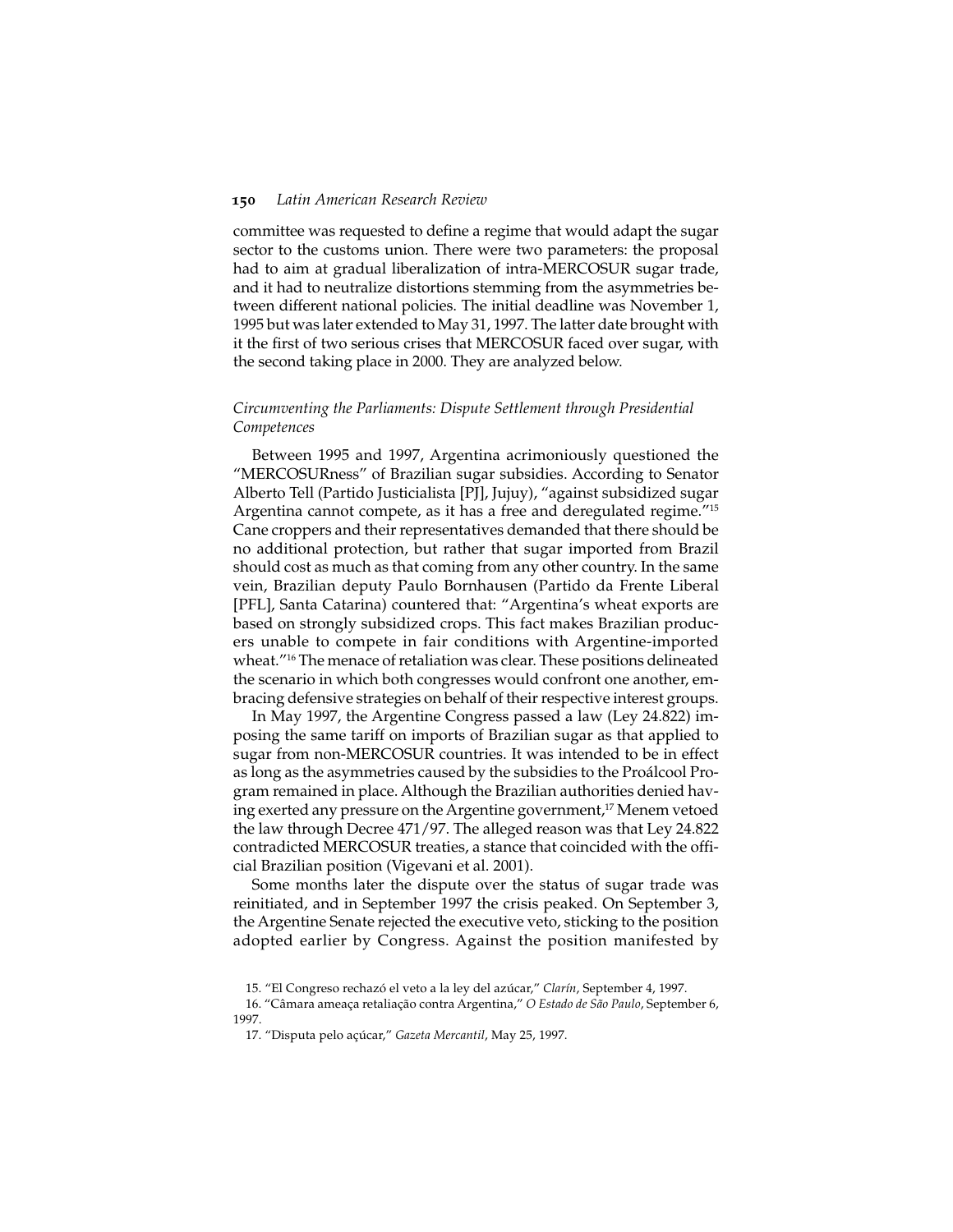Economy Minister Roque Fernández and Foreign Minister Guido Di Tella, the congressional vote was unanimous. The electoral campaign for the congressional mid-term elections was under way, and no legislator wanted to be exposed to criticism by paving an open road for Brazilian sugar imports.

The argument escalated bitterly after the overriding of the veto. Reaction on the Brazilian side was not long in coming. In the Brazilian congress "there were retaliation threats, aimed at limiting imports of Argentine wheat. Apart from its socio-economic significance, the episode had intense repercussions because it took place within a delicate political context, marked by public divergences between Brazil and Argentina regarding the reform of the UN Security Council" (Seixas Corrêa 1999, 252). By public divergences, Seixas Corrêa meant the obstacles that Argentine diplomats were placing to Brazilian attempts to secure a permanent seat on the UN Security Council should a reform of the UN charter take place. These divergences were no more than background noise; however, the real issue was conflicting sectoral interests and their parliamentary echoes.

The Brazilian executive adopted a consistently prudent stance throughout the conflict. Cardoso and his aides were aware that Argentine legislators were acting under pressure of the electoral campaign, so they opted to trust the efforts that the Menem administration was making to limit the damage. The Argentine executive publicly condemned the congressional position and eschewed legislative proposals that ranged from proposing a new bill revoking Law 24.822 to contesting its constitutionality before the Supreme Court. Simultaneously, the government requested more time to fix the problem from its Brazilian counterpart. There were some officials on the Brazilian side—notably Foreign Minister Luiz Felipe Lampreia<sup>18</sup>—who were not convinced of the sincerity of the Argentine position, but Cardoso chose to give Menem the benefit of the doubt.

The situation appeared to have culminated in a dangerous deadlock. According to Danese (2001), it was then "clear that the situation was getting to an unbearable point and that a firm presidential intervention would be necessary to move things forward. Therefore, a presidential meeting was agreed upon." On November 10, Menem traveled to Brasília. The trip was not an isolated gesture; as the Brazilian deputy foreign minister later testified,

there is an observable pattern according to which MERCOSUR trade crises are overcome through top-level political bargains, which invariably reaffirm the commitment to regional integration . . . The official visit of Menem to Brazil, on

<sup>18. &</sup>quot;Em nota oficial, Itamaraty manifesta 'séria preocupação'," *Gazeta Mercantil*, September 5, 1997.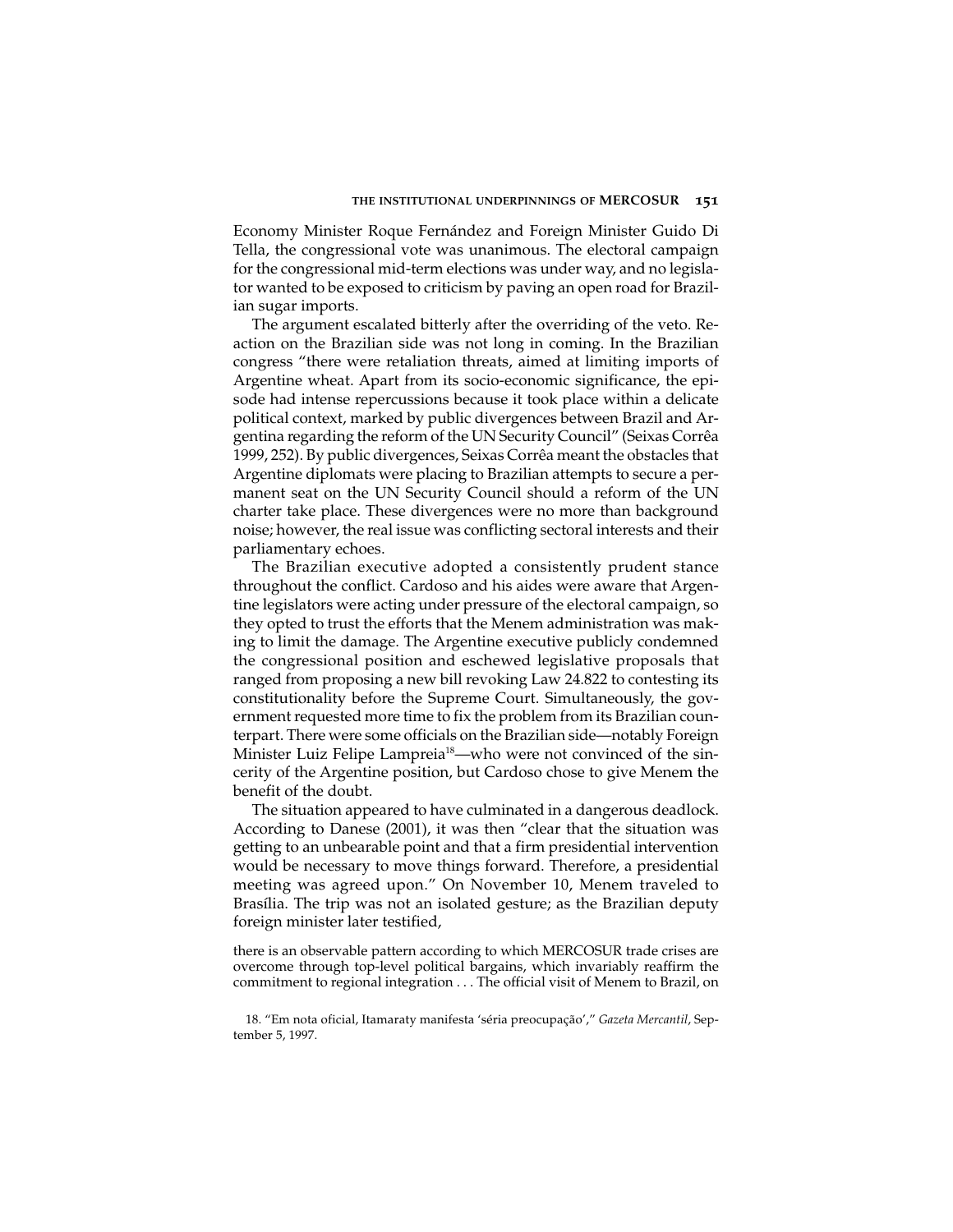November 10, 1997, reversed the negative atmosphere created by the sugar crisis of September 1997 (Seixas Corrêa 1999, 252–3).

The controversial law was still in force, however, and a formal solution had yet to be found. Finally, the Argentine president adopted a formula that dated back to the Viceroyalty of La Plata: "acátese, pero no se cumpla" ("acknowledge but do not obey"). In ancient times, this practice worked well for rulings coming from Spain; now, they worked against the laws originating in the Argentine Congress. The tariff was never applied.

Presidential dominance within the national Congresses and the Joint Parliamentary Commission is best underscored by the second sugar episode. On August 24, 2000, the Argentine Congress passed another law that was based on the usual arguments and aimed to protect Argentine cane from Brazilian competition. The law extended the validity of Decree 797/1992, which had established a protection regime for the sugar industry that was set to expire in December 2000 and established no further deadlines. Brazilian officials issued condemnatory responses, whereas the Brazilian Congress threatened to limit imports of food containing sugar from Argentina. President de la Rúa was upset about the Argentine legislative decision. He was expected in Brasília on August 31, where a South American summit was set to take place, and was not pleased to be received in an unfriendly climate. After a bitter cabinet meeting, he sent his foreign minister<sup>19</sup> to negotiate with the deputies from the northwestern provinces in order to avoid "a war between the Brazilian and Argentine congresses."20

While President Menem's visit of November 1997 had allowed the softening of tensions between the two assemblies, providing a temporary resolution for the first sugar episode, this time resolution appeared to be more difficult. The risk of an outbidding conflict that could jeopardize the whole process looked greater. MERCOSUR had not yet overcome the effects of the 1999 crisis, and legislators from both countries were threatening retaliation even when no electoral campaign was underway. Members of the Joint Parliamentary Commission attempted to mediate, but they could not reach an agreement (Mustapic and Geneyro 2000). On September 1, de la Rúa promised Cardoso that his government would not endorse the controversial law, thus risking a serious domestic conflict.

<sup>19.</sup> The fact that it was the Argentine foreign ministry—and not another executive office—that handled the situation was acknowledged and welcomed by the Brazilian administration (as confirmed at the Itamaraty's *Divisão do Mercosul* by Mauricio Fávero, 2000), for this highlighted the political relevance of the conflict.

<sup>20. &</sup>quot;Ley de protección a la industria azucarera. El azúcar amargó al gabinete," *Clarín*, August 30, 2000.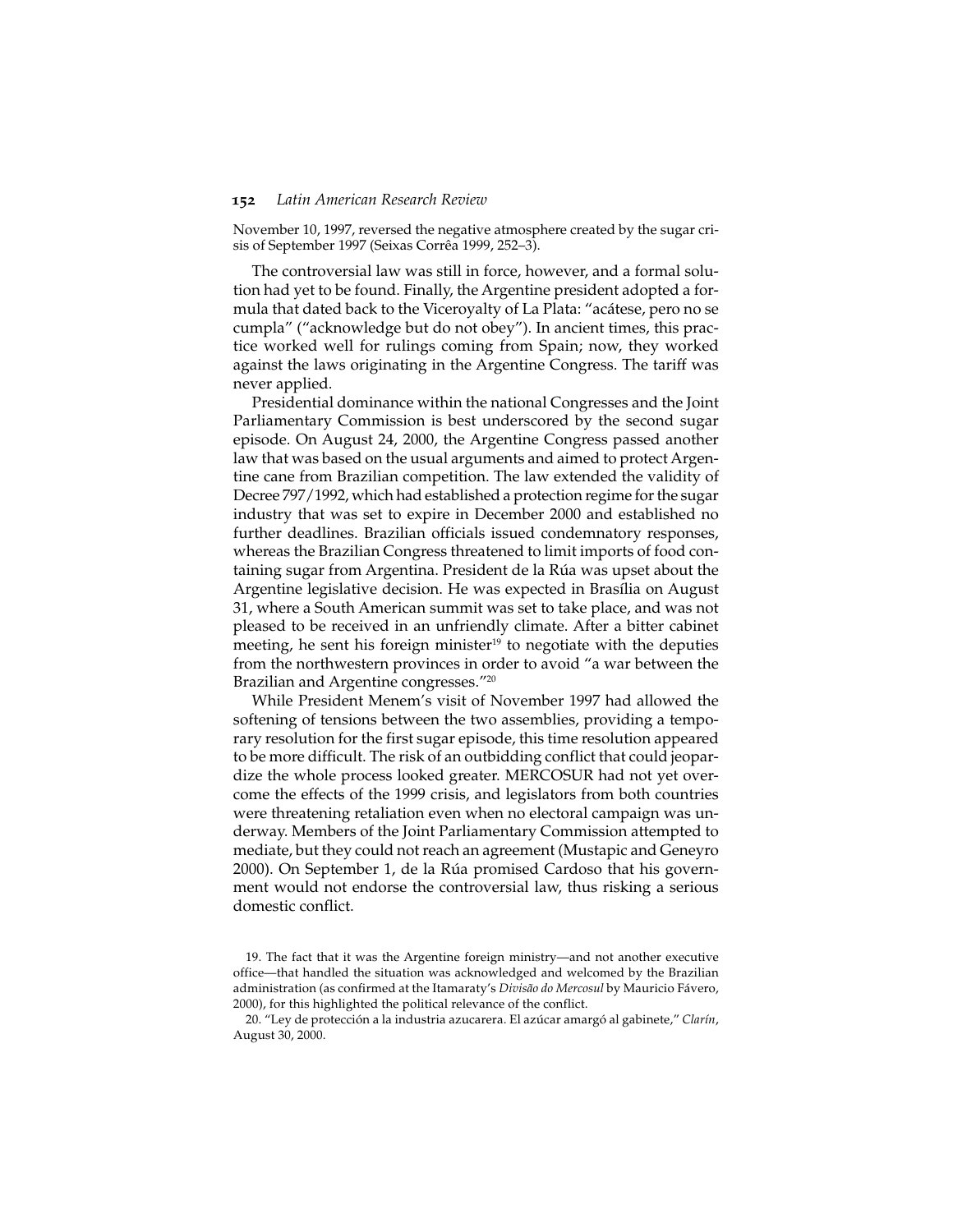#### **THE INSTITUTIONAL UNDERPINNINGS OF MERCOSUR 153**

Just when it seemed that things could get no worse, the Gordian knot was cut by President de la Rúa: on September 4 he vetoed the law, only to sign a resolution with the same contents (though it also established a five-year limit). The goal was twofold. On the one hand, the decision prevented an open-ended escalation between congresses, expediently removing the issue from the legislative arena. On the other hand, a decree in place of a law improved the executive's negotiation power, as it enabled the Argentine president to ensure his Brazilian counterpart that the decree would be lifted as soon as an agreement was reached, without having to go through an uncertain legislative process.<sup>21</sup> Subsequently, both presidents agreed to initiate a round of negotiations with the object of incorporating sugar into the free trade zone, along the lines manifested in the communiqué of Buenos Aires of June 30.

This event shows how the presidents have chosen to take all responsibility whenever MERCOSUR undergoes a serious conflict. They have done so even at the expense of relinquishing the likely benefits that could be extracted from a two-level game (see Putnam 1988). When negotiating with foreign partners, the presidents can no longer argue that domestic institutions keep their hands tied, as they have made it clear that no actor stands above the presidential will.

Vigevani et al. (2001) argue that the sugar issue exposes the inadequacy of MERCOSUR structures for overcoming threats posed by negatively affected interest groups. They describe how Argentine and Brazilian social and economic groups organized themselves at the national level to defend their interests. Pressure was aimed at national lawmakers in both countries, bringing about a confrontation between the two congresses and engendering a diplomatic crisis. The evolution of the crisis illustrates the limitations of MERCOSUR's institutional structure, and its resolution confirms that the final dispute-settlement mechanism was inter-presidential bargaining. However, as this case shows, presidential interventions were successful because they were backed by institutional capabilities such as veto and decree powers and because the presidents were not accountable to the legislative branch. By contrast, a prime minister who vetoed or ignored a decision of the parliament might well have faced a motion of no confidence, given the institutional characteristics of parliamentary regimes.

#### **THE GRAND CRISIS OF 1999: MANAGEMENT AND OUTCOMES**

This section analyzes the crisis triggered by the 1999 devaluation of the Brazilian currency and the ensuing reaction of the Argentine

<sup>21. &</sup>quot;De la Rúa firmó una resolución y vetó una ley. El azúcar, protegido hasta el 2005," *Clarín*, September 5, 2000.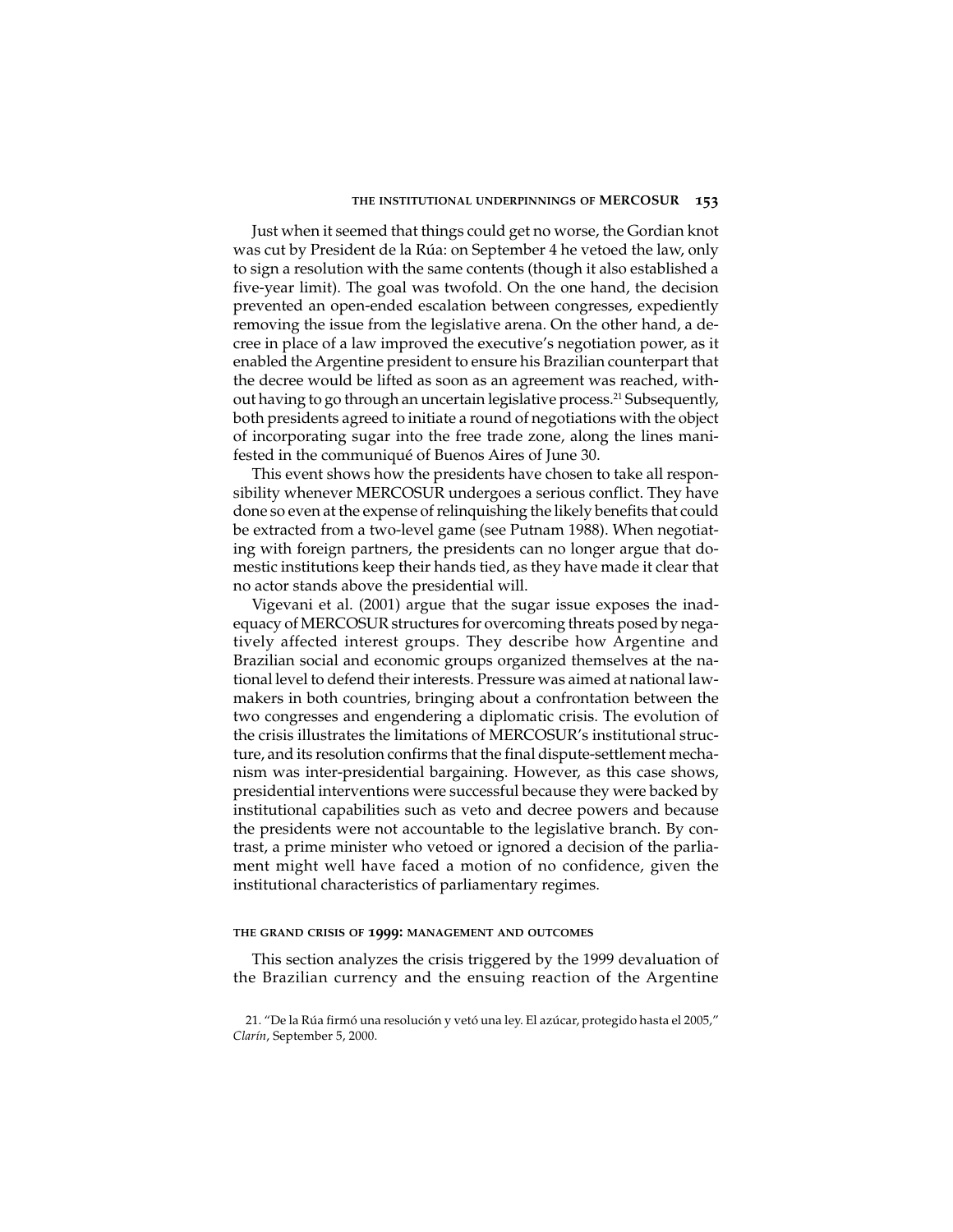government. These developments drove the members of MERCOSUR to the conclusion that tighter macroeconomic coordination and more effective supervision and implementation of the common agreements were necessary, leading to further efforts to relaunch the process in accordance with the summits of Buenos Aires (June 2000) and Florianópolis (December 2000).

#### *The Brazilian Devaluation and its Aftermath*

Throughout most of the 1990s, both Argentina and Brazil experienced periods of domestic turbulence due to political (uncertain electoral outcomes) and economic (inflation or recession) reasons. However, such difficulties did not occur in both countries at the same time, which allowed integration to continue since the largest MERCOSUR partners compensated each other in times of trouble. In 1999 the situation changed radically, as both economies went simultaneously into recession. To make things worse, Brazil was compelled to devalue its currency, a measure that threatened to alter intraregional trade and investment flows dramatically.

When the Brazilian decision to devalue was adopted on January 13, Menem was in the United States on an official visit. In Argentina, there was criticism of the fact that the Cardoso administration had neither consulted nor informed its partner government about a decision that had such a deep impact on Argentina. Menem and his economy minister, Roque Fernández, refuted the criticism with two different arguments: for Menem, the measure was technically not a devaluation; for Fernández, it was logical that the devaluation had to be undertaken without previous warning. In any event, the contact between both presidents was so close that Menem received a phone call from Cardoso on January 14, while he was giving a press conference. $22$ 

The Argentine reaction to the Brazilian decision was varied. Whereas the government remained calm and sensitive to its counterpart, many representatives of the industrial sector and the media feared a possible "avalanche" of cheap goods from the giant neighbor.<sup>23</sup> Fears of invasion by Brazilian products were first called "efecto Brasil" and later "Brasildependencia." The former label, somewhat neutral, denoted a likely danger by contagion; the latter reflected a sentiment of subordination that called for a protectionist reaction. The Menem administration took some rapid measures to relieve domestic pressures, such as reducing taxes, diminishing import tariffs for sensitive goods coming from non-MERCOSUR

<sup>22. &</sup>quot;Menem prometió a los inversores que la Argentina no devaluará," *Clarín*, January 1, 1999.

<sup>23. &</sup>quot;Efecto Brasil: Temen avalancha de productos brasileños por la devaluación. Los industriales pedirán medidas de protección," *Clarín*, January 17, 1999.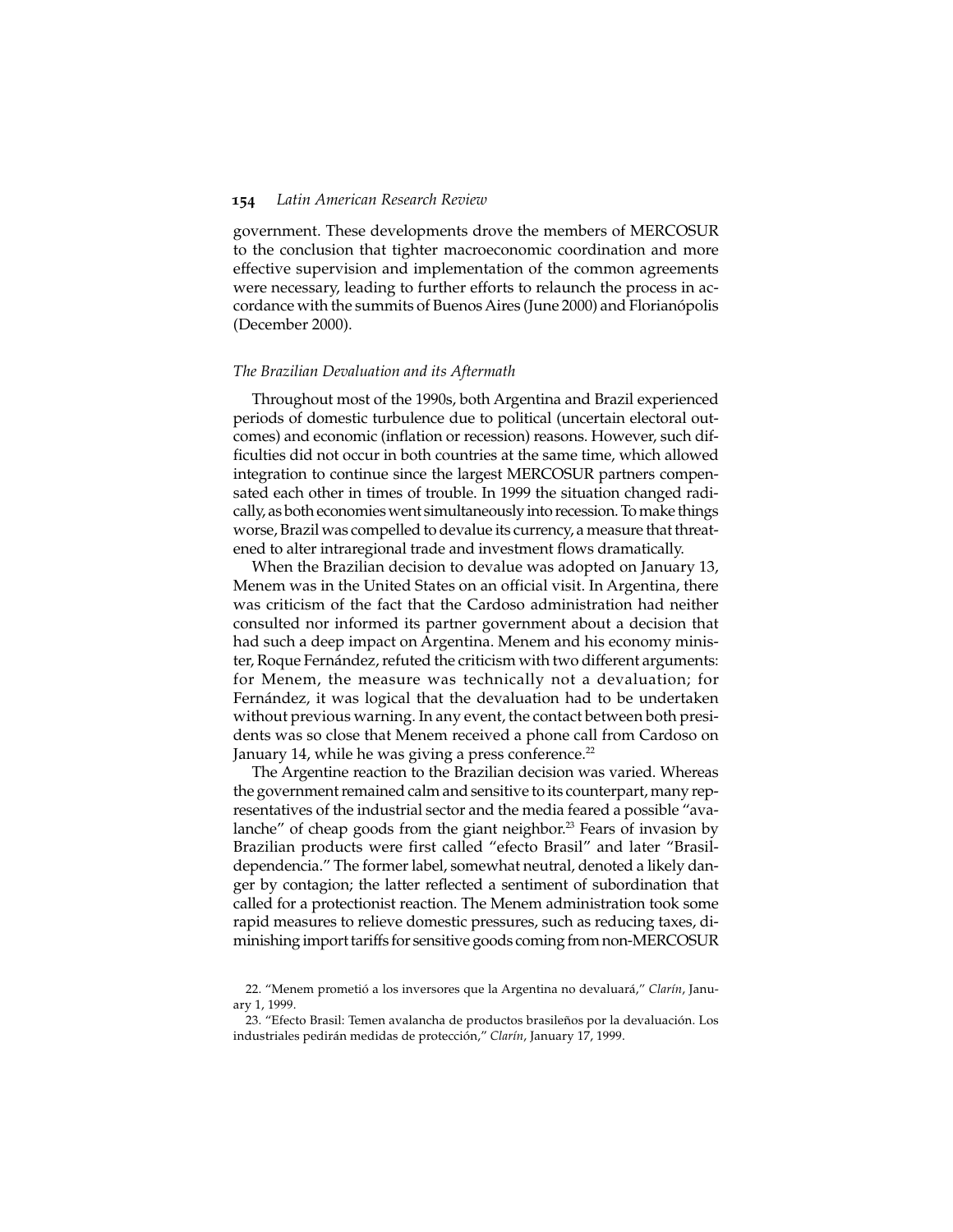countries, and asking the Brazilian government to eliminate distorting subsidies. All this was insufficient to dissipate the public concern, and the Argentine Industrial Union (UIA) insisted on a rise in tariffs.<sup>24</sup>

The months following the devaluation witnessed increasing tension between the largest MERCOSUR members. All South American countries except Bolivia, the smallest economy in the region, and Argentina had adjusted their exchange rate after Brazil. In Argentina, the Convertibility Plan—a law that tied the national currency to the dollar—prevented such a response. In February, the presidents and ministers of Argentina and Brazil met twice: first in Mexico, in the framework of a Rio Group meeting, and later on February 12 in São José dos Campos, in Brazil. These summits were not enough to ease the apprehensions due to the ongoing Brazilian crisis, so in April the Argentine government had to act to calm the domestic front.

Between April and July, the Argentine executive issued three rulings to promote balanced trade with Brazil. On April 19, Resolution 458 put in motion an antidumping procedure against steel imports; on July 14, Resolution 861 fixed import quotas for textiles; finally, on July 26, Resolution 911 incorporated a Latin American Integration Association (ALADI) norm into Argentine legislation to allow the country to apply safeguard measures. It made no mention of exceptions for MERCOSUR members, so it could be interpreted as an attempt to establish trade barriers via import quotas, in open conflict with MERCOSUR rules. The Brazilian government reacted strongly: for the first time since the creation of the bloc, it announced through Undersecretary of Foreign Trade José Alfredo Graça Lima that all negotiations were suspended.25 A year later Graça Lima (2000) diplomatically downplayed these events, preferring to speak of "trade confrontation" rather than political crisis. However, the magnitude of the controversy can hardly be overlooked; indeed, most key protagonists viewed it as the most critical moment since 1985.

During the hard times between the Brazilian devaluation in January and the Argentine Resolution 911 in July, some progress had been made. On April 28, the first ruling was issued by the ad hoc tribunal set up after the Protocol of Brasília, generating expectations of a legal institutionalization of MERCOSUR procedures. Shortly after that, on June 7, Menem and Cardoso held a meeting in Olivos, first alone, and then with their foreign ministers, at which time they seemed to reach agreements on fiscal responsibility and macroeconomic coordination. A week later, on June 14, they met again in Asunción in the friendly context of the

<sup>24. &</sup>quot;Los industriales insisten con subir los aranceles," *Clarín*, January 22, 1999.

<sup>25. &</sup>quot;Presión por las medidas 'proteccionistas' de la Argentina. El gobierno de Brasil pidió una reunión urgente del Mercosur," *Clarín*, August 27, 1999.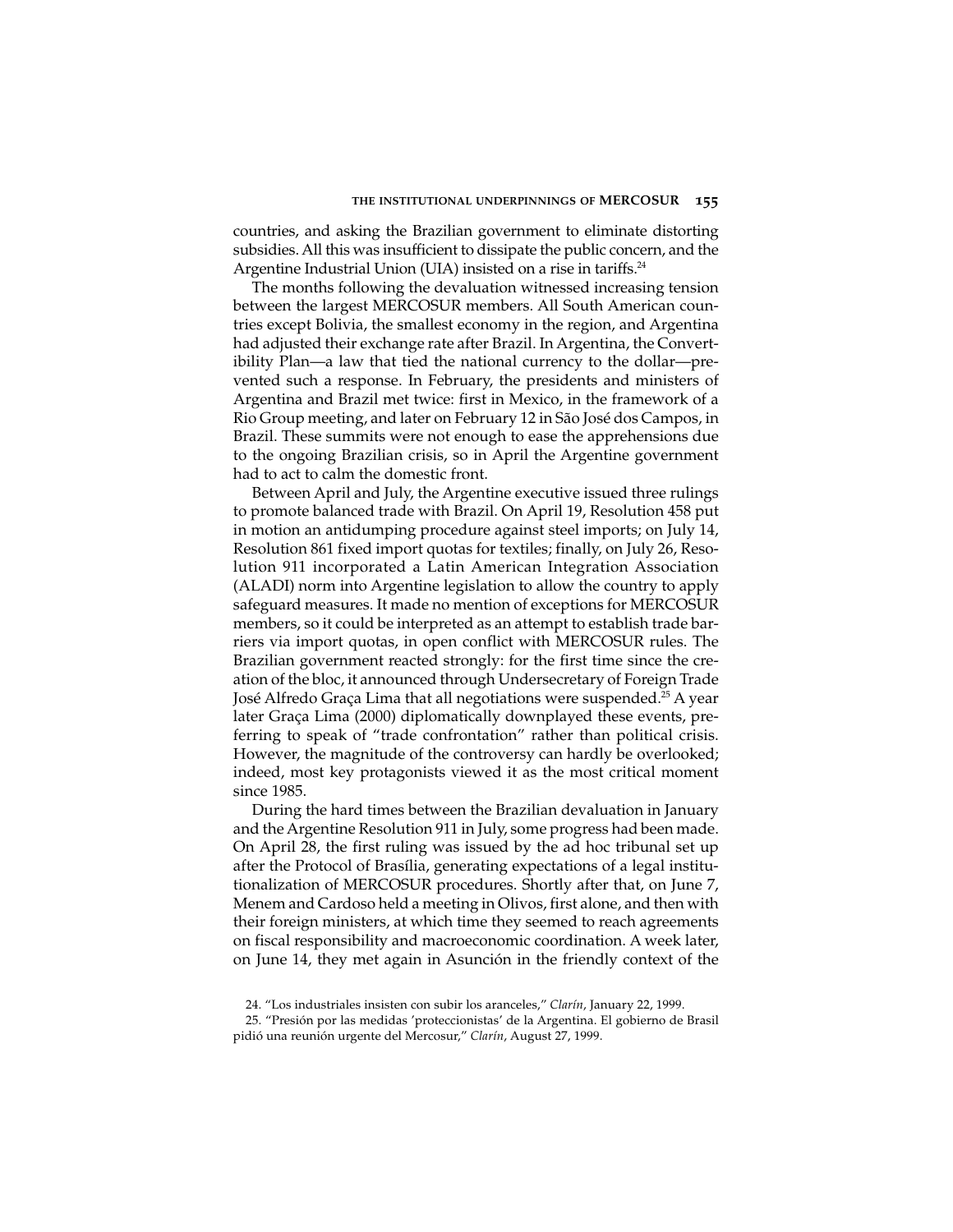MERCOSUR biannual summit, together with the presidents of Paraguay and Uruguay. However, by the end of July the dialogue between Argentina and Brazil was over. Domestic pressure for tougher measures was mounting on both sides, and the prospects of MERCOSUR seemed bleak. Paulo Skaf, chief of the Brazilian Garment Industries Association, went as far as to state, "this is the first step towards the end of MERCOSUR."26 How could such a dismal ending be prevented?

### **CIRCUMVENTING THE CABINETS: PARALLEL DIPLOMACY ENDORSED BY PRESIDENTIAL CAPABILITIES**

On July 26, the Brazilian government accused Argentina of "an explicit violation of the Treaty of Asunción," and denounced "an alarming regression in the development of the integration process" in a letter sent to the temporary president of MERCOSUR in Montevideo.<sup>27</sup> After declaring a halt to all negotiations, the government requested an urgent bilateral meeting to protest the quotas and attempt to prevent their extension. Both administrations were internally split over the issue. The Argentine foreign ministry blamed Secretary of Industry Alieto Guadagni for promoting the controversial resolutions, whereas the latter accused Foreign Minister Guido Di Tella of nurturing Brazilian distrust by unilaterally applying for NATO membership. In Brazil, the position of the hard-liners and soft-liners was reversed: while ministers of finance, Pedro Malan, and of industry and trade, Clovis Carvalho, seemed to sympathize with the Argentine position, Foreign Minister Lampreia was extremely harsh. Knowing that Menem was planning to travel to Brazil in August, Lampreia discouraged the visit, publicly declaring on July 27 that the political climate was not propitious for a presidential summit. On July 28, Cardoso's spokesman added that the presidential visit "should be postponed until times are better."28

However, on July 29 the Argentine presidential plane landed in Brasília unexpectedly, and Menem was on board. After dinner at the presidential residence, the two presidents gave a press conference where they denied the existence of any differences between the two countries. What can explain such a sudden shift from bitter anger to intimate friendship?

Menem had arrived in Brasília from New Orleans, where he had been taking part in a hemispheric conference of energy ministers. A technical stop late on Thursday in Manaus, in the north of Brazil, had been programmed for the trip home. On Wednesday morning, however, when

<sup>26.</sup> Idem.

<sup>27. &</sup>quot;Maratón de reuniones en Buenos Aires. Argentina discutirá con Brasil la crisis comercial," *Clarín*, July 28, 1999.

<sup>28. &</sup>quot;De Manaos a Brasília," *Clarín*, July 30, 1999.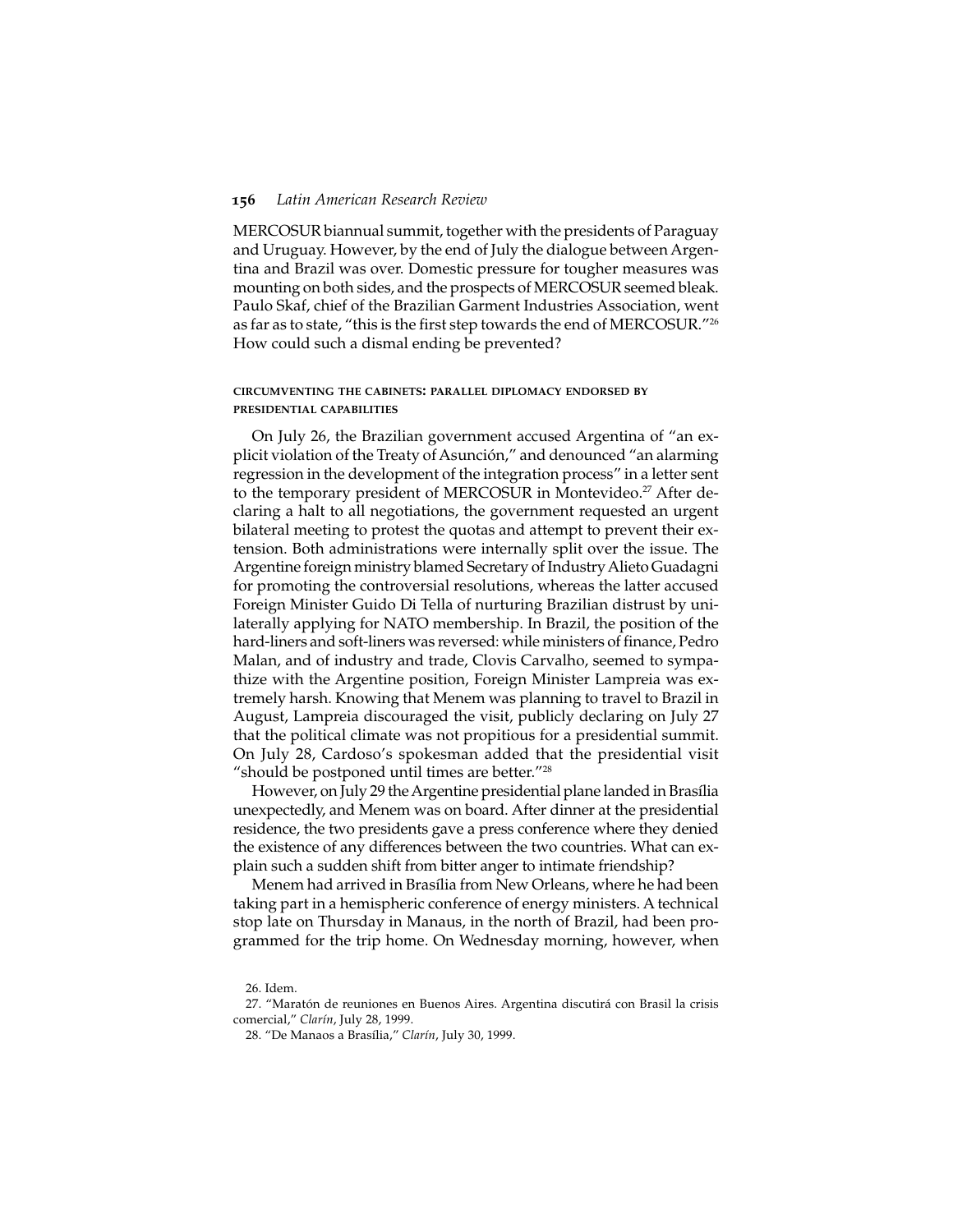Menem was boarding the plane to go to New Orleans, Di Tella suggested that he arrange a summit with Cardoso. Menem agreed. Di Tella wanted an open-ended meeting to allow the two countries to harmonize positions without giving the impression of an Argentine defeat. The secretary general of the Argentine presidency, Alberto Kohan, had other plans, though.

Kohan was one of the men closest to the president. He was known for his conflictive nature within the cabinet: he had confronted many ministers with the aim of surrounding Menem with people that he trusted. Menem's style of command was based on a double-checking system: he would instruct two subordinates to carry out the same mission separately, enabling him to play one against the other. Kohan was his preferred emissary when it came to leading parallel political operations of this kind, although such operations were usually only used in the domestic arena. Parallel international diplomacy was a new, more serious practice.

Kohan bypassed Foreign Minister Di Tella and telephoned Lampreia. On his way to the United States on Wednesday evening, Kohan told the Brazilian minister that Menem had decided to exclude Brazil from the scope of Resolution 911. They then agreed that the stopover on the way back from New Orleans to Buenos Aires would be in Brasília rather than Manaus so that the two presidents could meet. Notwithstanding his previous warnings against Menem visiting Brazil, Lampreia diplomatically accepted the new arrangement. Di Tella, who had stayed in Buenos Aires, had to come to terms with this fait accompli, which confirmed that he had been sidelined and that his substantive plans had been ignored. In his view, Kohan's conditions were closer to capitulation than to negotiation. However, he called in his associates and decided to adapt his strategy to the new situation, preparing to travel to Brasília the following day. As usual, government officials and business associations alike made no mention of the possibility of resorting to the Protocol of Brasília or the Joint Parliamentary Commission of MERCOSUR.

On Wednesday, before Menem's arrival, Di Tella, Guadagni and the undersecretary of Foreign Trade, Félix Peña, arrived from Buenos Aires and met with Lampreia. The climate was tense. The Argentines informed Lampreia that safeguards against Brazil were to be lifted and requested special treatment in light of the exceptional situation brought about by the devaluation. Lampreia showed little concern, however. He claimed that Argentina had "crossed the red line" and reaffirmed that MERCOSUR would be destroyed if the safeguards were applied. Later on, the foreign ministers participated in the presidential meeting, and Lampreia repeated his strongly worded complaints to Menem, also asking for written confirmation of the new Argentine decision. To this Menem answered that his word was sufficient guarantee. At this point,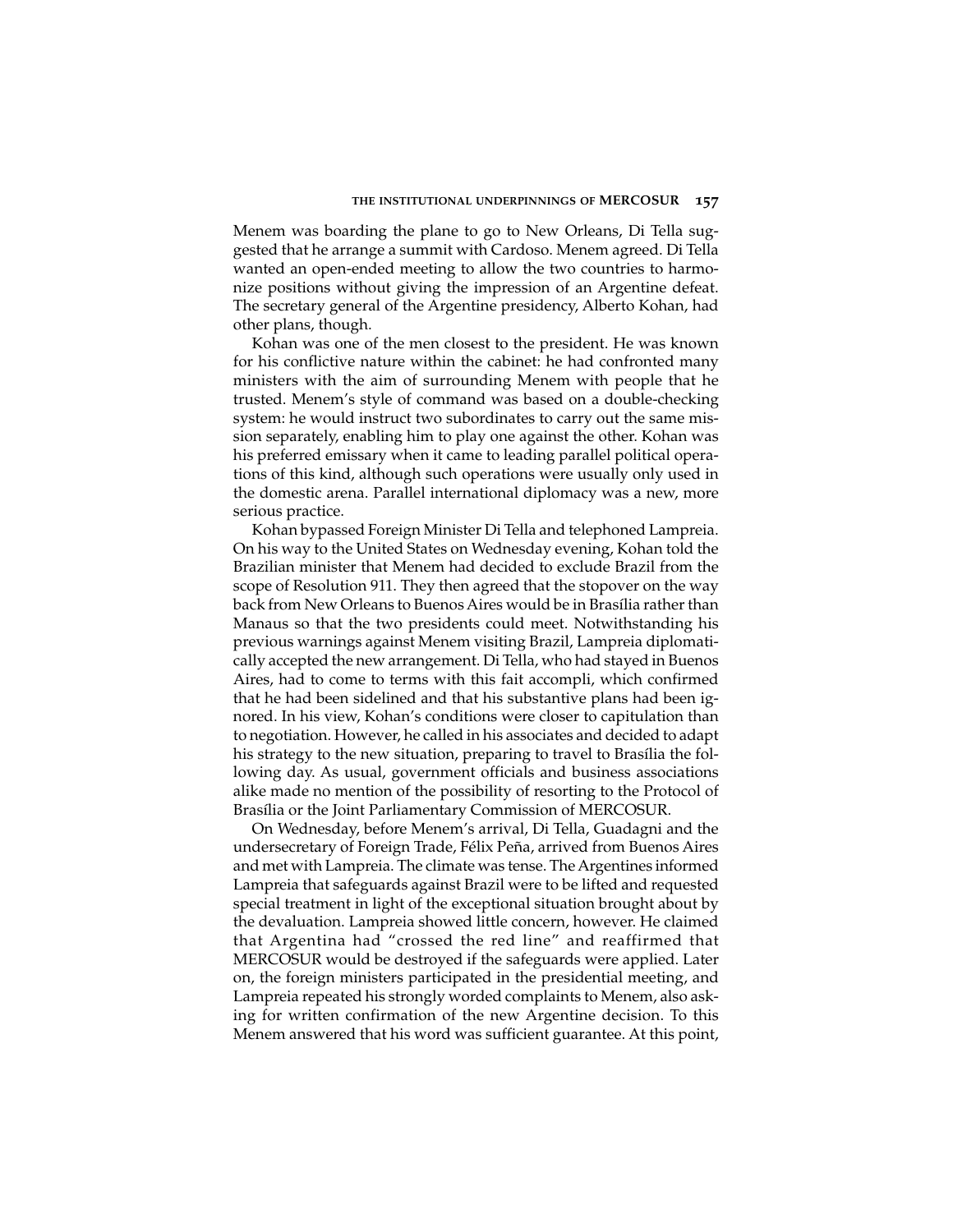President Cardoso intervened, siding with his Argentine counterpart to ease the tension.<sup>29</sup> At the end of the day, both presidents appeared together for the "photo op," while their foreign ministers gave the press details of the agreement.

Argentine diplomacy had calmed the Brazilian government, but it was unable to prevent negative public comment. On Friday, the newspapers in Buenos Aires considered that Argentina had given in: "Argentina Gives Up and MERCOSUR Tension Declines."30 Argentine officials did their best to counter this view, but their efforts were not rewarded. By the time that the following extraordinary meeting of the CMC took place a few days later in Montevideo, Menem had already issued Resolution 955 exempting MERCOSUR countries from the effects of Resolution 911.

In the episode just related, Menem affirmed his supremacy vis-à-vis the cabinet and the diplomatic corps. Under his personal supervision, his right-hand man had gone above the heads of politicians and bureaucrats to arrange a meeting with the Brazilian president, one that incidentally also contravened the public position of the Brazilian foreign minister. Thereafter, the presidents settled the dispute alone. When asked why Di Tella had accepted Kohan's parallel diplomatic efforts without complaint, a chief Argentine official replied off the record that the foreign minister was ready to accept any conditions as long as he could stay in office (author's interview). Thus, on this occasion, as before, he had accepted a presidential fait accompli.

Norberto Moretti, secretary of the Brazilian Embassy in Buenos Aires, argues that Menem was able to stop over in Brasília because of the previous decision to withdraw Resolution 911 (Moretti 1999). He paid a domestic price for this, as the industrial sector and most congressional groups demanded more, not less, protection against the Brazilian "threat." However, at the advice by Jorge Campbell, Menem had decided to prioritize MERCOSUR over transitory domestic issues, and he possessed the institutional capabilities to do so. Clearly, the system of collective responsibility that characterizes parliamentary cabinets would never have given a chief executive such autonomous room to maneuver.

#### **CONCLUSION**

The three cases analyzed above show the extent to which presidential intervention boosted the process of integration and shaped its outcome, with presidents acting not only as decision makers but also as dispute settlers and guarantors of commitments. The presidents were

<sup>29. &</sup>quot;Entretelones de un día muy agitado. El palo y la zanahoria," *Clarín*, July 31, 1999. 30. "Argentina cedió y bajó la tensión en el Mercosur," *Clarín*, July 30, 1999.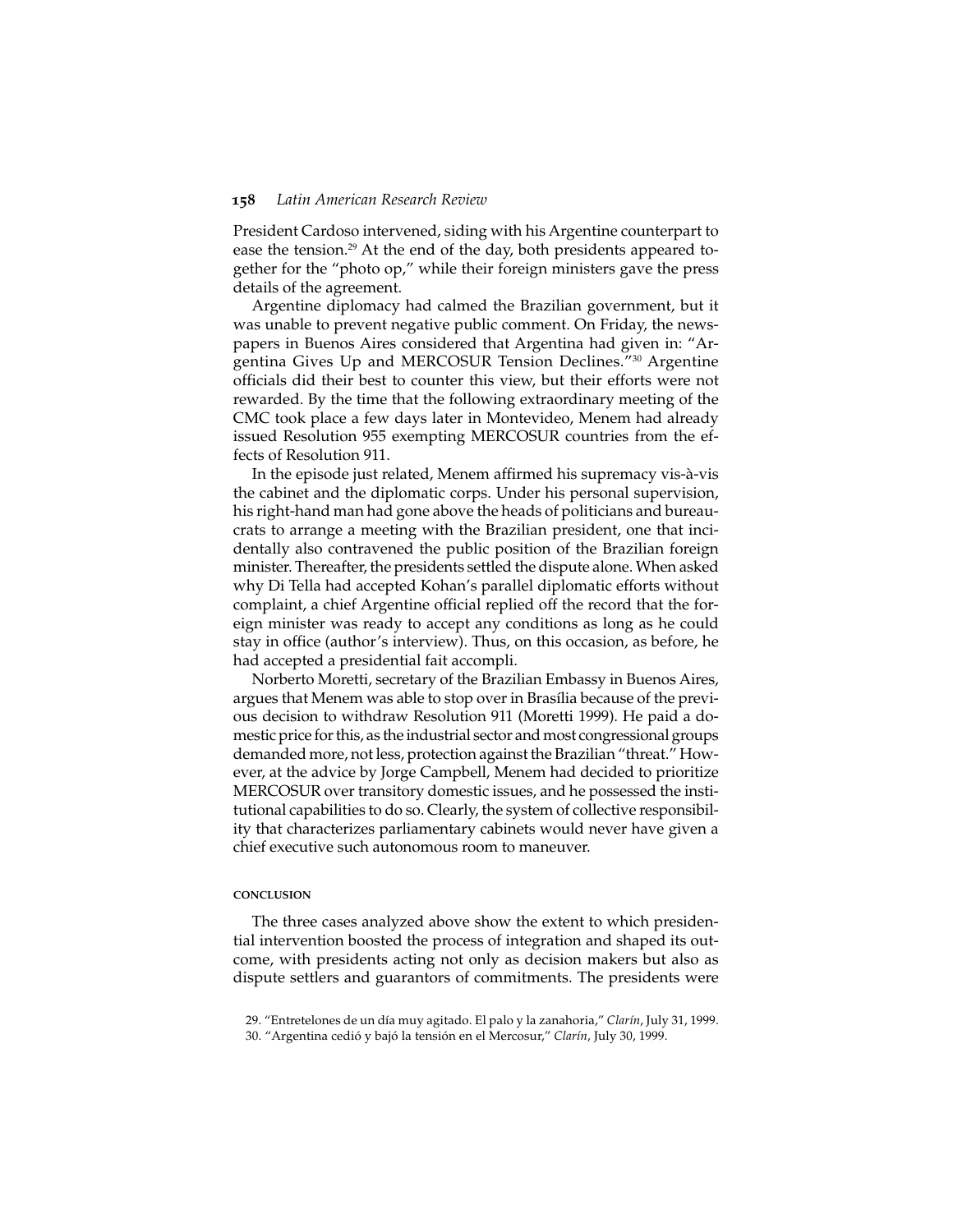perceived to be efficient problem solvers because they had popular legitimacy and the determination to intervene. However, the tasks they performed were not merely based on charismatic leadership but also on institutional capabilities. In order to negotiate and secure agreements with their counterparts, Menem, Cardoso and de la Rúa made extensive use of the prerogatives granted to them by national constitutions and legislation. These prerogatives allowed the presidents to overwhelm other potential veto players such as the cabinet—including the economy and foreign ministers, who did not always belong to the president's party—and the congress in ways not available either to parliamentary or balanced presidential regimes. The presidents were also reluctant to build up regional institutions or to relinquish their competences to the regional institutions that did exist.

The degree of concentration of power exerts a differential impact on governmental capacities. Concentration of power is regarded as preferable when it comes to steering capacities—active policy making—whereas diffusion of power is more closely related to maintenance and political capacities (Rockman 1997; Weaver and Rockman 1993). This article argues that the concentrationist brand of presidentialism of the Argentine and Brazilian systems of government has helped promote regional integration in two ways: first, the constitutional capabilities of the presidents vis-à-vis other actors have made it credible that their policies would not be blocked. Second, the preeminence of the presidents has provided social actors with a single, non-bureaucratic target through which to channel their interests, allowing for a faster decision-making process. As a result, presidential intervention in the management of MERCOSUR has become a structural element of the integration process.

Conceivably, there are other reasons that help to explain the large room to maneuver enjoyed by the presidents. Among them, the tradition of executive supremacy in domestic politics is not without importance. A second is the feeble institutionalization of MERCOSUR, which features neither veto points nor veto players that can block presidential interventions. Finally, the absence or weakness of relevant social actors calling for enhanced participation facilitates the predominance of presidential decisions. These factors only add to the institutional resources already in the hands of the chief executives.

State-led, presidential-driven integration has been a persistent feature of MERCOSUR, as has been the low level of involvement of business organizations, particularly in Argentina and Brazil (Schneider 2001). As noted above, this represents a deviation from expected theoretical outcomes, since both liberal intergovernmentalism and supranational governance suggest that governmental action is a result of sectoral or functional demands. In MERCOSUR, the evolution of business involvement in the integration process also diverged from that of other Latin American regional schemes.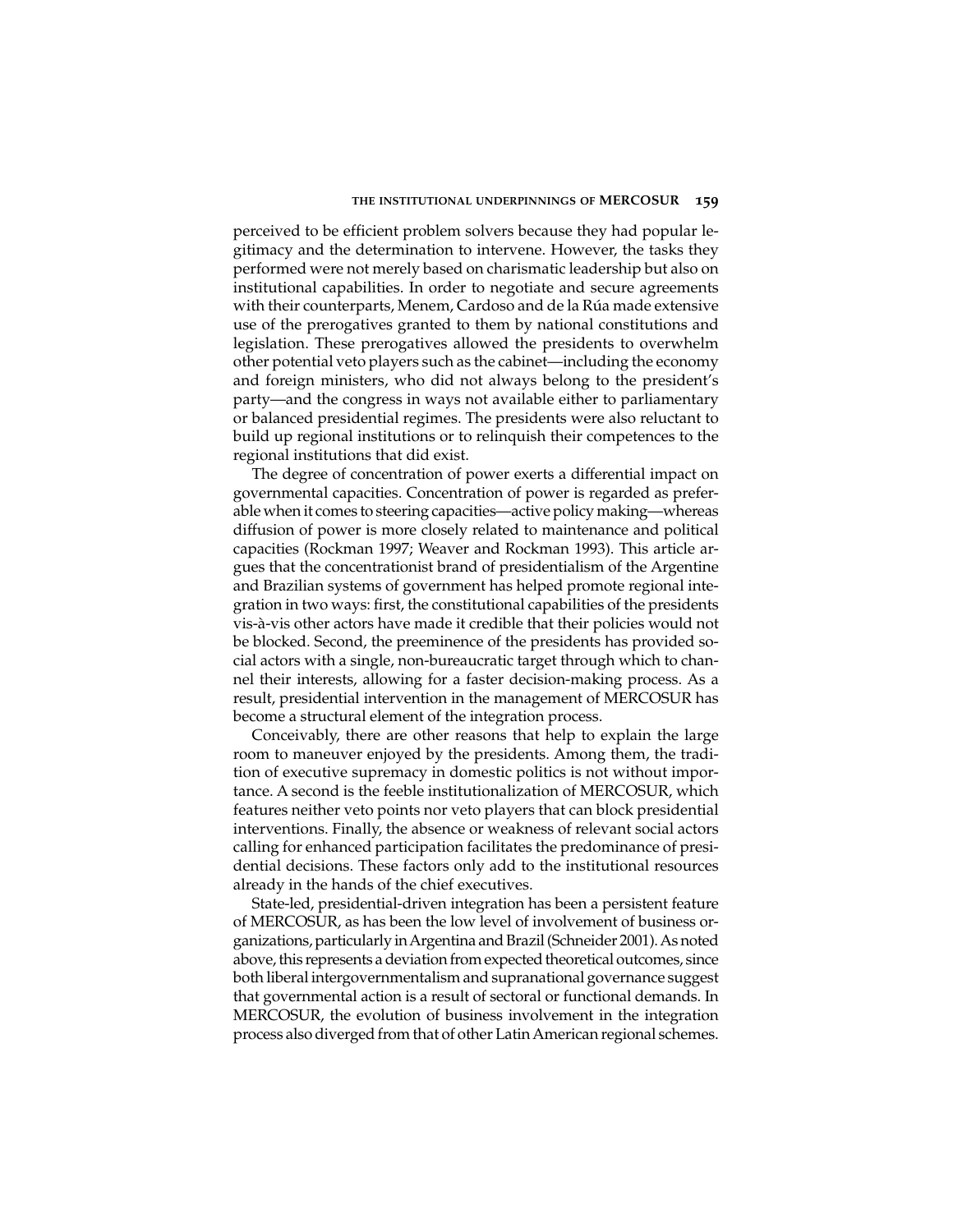Schneider (2001) shows that both Chilean and Mexican business organizations have had a much more active role in fostering and shaping open regionalism than their equivalents in Argentina and Brazil. This phenomenon is not only a product of the greater strength and organization of key Chilean and Mexican social actors, as Schneider correctly points out, but also of the lesser power of their presidential offices—be it lesser partisan powers as in Chile, or lesser constitutional powers as in Mexico (Mainwaring and Shugart 1997, 432; Siavelis 2002).<sup>31</sup> In MERCOSUR, the limited intervention of entrepreneurs and business peak associations even when they were invited to participate—did little to curtail the power held by the presidents. On the contrary, "the scarce participation of the private sector in the institutional structure implied that its interests were channeled through lobbying national negotiators rather than through formal means at the regional level" (Redrado 1999, 143). Thus, informal lobbying through direct executive agents is a relevant factor that also accounts for executive supremacy.

Some public officials believe that the troubles of MERCOSUR do not stem from the integration process itself but from the recurring crises of its member countries (Pereira 2000). In this context, stronger institutionalization would not solve its troubles; rather, it may accentuate them by adding institutional discredit to enduring ineffectiveness. Accomplishing a common market may require stronger institutions, but until 1999, MERCOSUR performed reasonably well without them. However, there was by then a growing awareness of the overwhelming position of the presidents, which ignited public debate on the issue. In 1999, former Uruguayan president Luis A. Lacalle stated that the MERCOSUR secretariat should be reinforced so as not to erode the image of the presidents.32 In 2000, Chilean president Ricardo Lagos was even more explicit: "Whenever there are difficulties between our countries, the politics of the 'presidential phone' do not work. It is not possible for presidents to work things by getting involved in routine fights on the phone."33 Contrary to Lagos's statement, and regardless of how undesirable it may appear, this kind of politics was not only possible but also effective. Above all, it was accepted and stimulated by the presidents of the largest member countries.

<sup>31.</sup> Although Mainwaring and Shugart classify the Brazilian presidency similarly to the Chilean, recent studies have shown that the partisan (and coalitional) powers of the Brazilian president are actually higher than they expected (Cheibub and Limongi 2002; Figueiredo and Limongi 2000).

<sup>32. &</sup>quot;Mercosur: Lacalle pide no desgastar la imagen de los presidentes," *El Observador*, August 3, 1999. Lacalle sought to preserve presidential power for crucial issues. Coherently, he advocated the direct effect of regional normative in order to increase presidential power on regional matters, vis-à-vis domestic actors such as the Congress (Lacalle 2001). 33. "El Mercosur tiene que integrarse en serio," *Clarín*, May 14, 2000.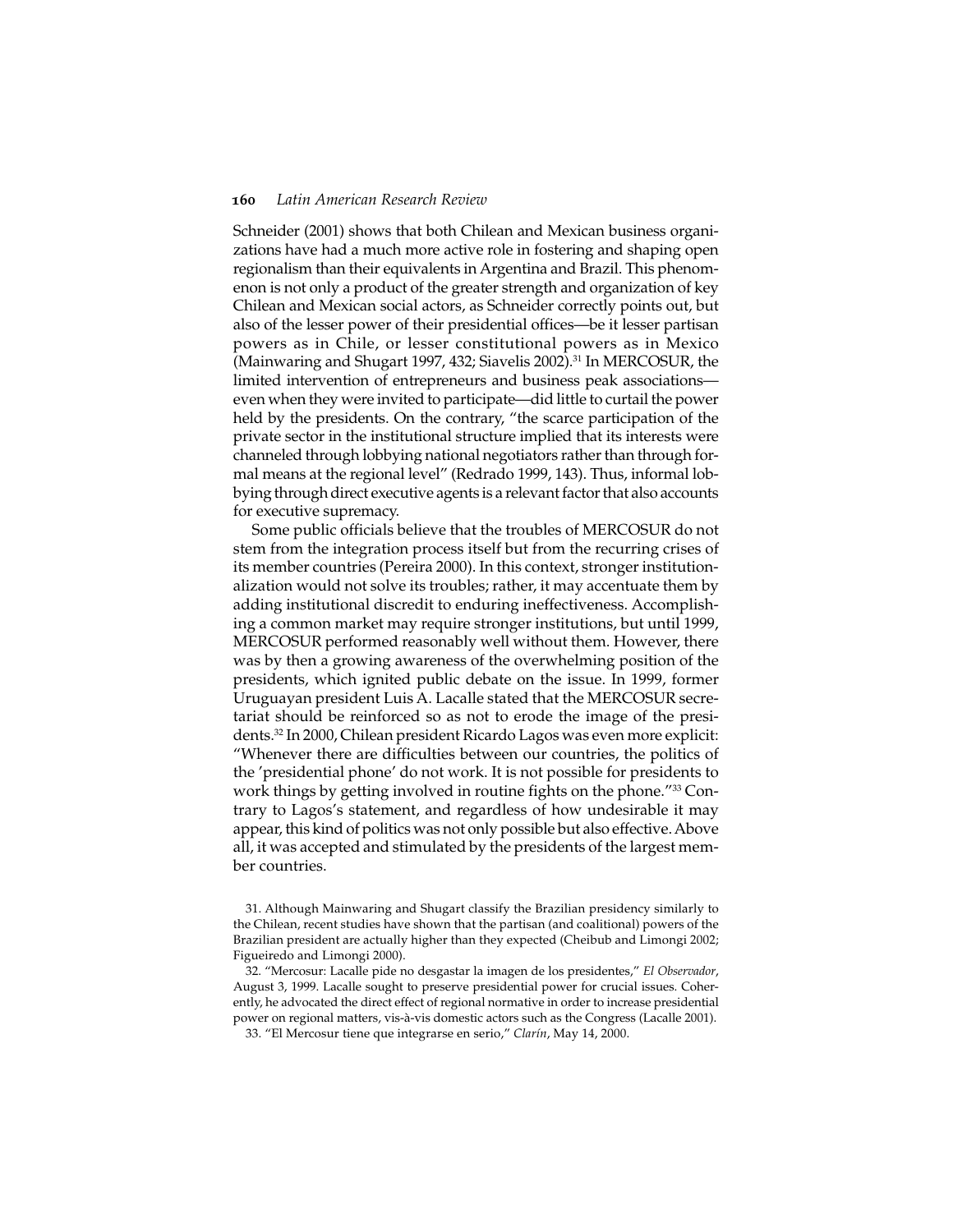In January 2000, the Brazilian government created the office of the Special Ambassador to MERCOSUR and appointed ambassador José Botafogo Gonçalves to the post. The intention was to demonstrate that MERCOSUR was a priority for the Cardoso administration. Up until then, it had been the Undersecretary of Trade and Economic Integration of the Foreign Ministry, Alfredo Graça Lima, who had conducted coordination tasks for MERCOSUR. As he later underlined, the new office depended on the presidency and was not part of the structure of the foreign ministry (Graça Lima 2000). This meant that, even in the country with the most professional diplomatic corps, the president decided to keep direct command of MERCOSUR affairs.

To be sure, summit diplomacy is not a feature exclusive to MERCOSUR. The originality of MERCOSUR resides in its being the most significant regional bloc whose chief executives are all presidents and whose regional institutions are negligible. Provided that domestic regimes have an impact upon international relations, it is conceivable that not only the democracy-autocracy dichotomy but also the presidentialparliamentary distinction is likely to make a difference. This paper shows how the presidents of MERCOSUR countries have contributed to shape the integration process and to make it work by making use of their institutional and political capacities.

#### REFERENCES

- Bastos Tigre, Paulo, Mariano Laplane, Gustavo Lugones, and Fernando Porta
	- 1999 "Cambio tecnológico y modernización en la industria automotriz del Mercosur." *Integración y Comercio* 7/8:133–56, (January–August).

# Caputo, Dante M.

- 1999 Former Argentine Foreign Minister: Author's Interview. September. Buenos Aires. Cardoso, Fernando H. and Robert P. Toledo.
	- O presidente Segundo o sociólogo. Entrevista de Fernando Henrique Cardoso a Roberto Pompeu de Toledo. São Paulo: Companhia das Letras.

### Cason, Jeffrey<br>
2000 "Or

- 2000 "On the Road to Southern Cone Economic Integration." *Journal of Interamerican Studies and World Affairs* 42 (1): 23–42 (Spring).
- Cheibub, José A. and Fernando Limongi
	- "Democratic Institutions and Regime Survival: Parliamentary and Presidential Democracies Reconsidered." *Annual Review of Political Science* 5:151–79.

## Danese, Sérgio

- 1999 *Diplomacia presidencial. História e crítica.* Rio de Janeiro: TopBooks.
- Secretary of the Brazilian Embassy in Argentina: Author's Interview. February. Buenos Aires.

# Eaton, Kent<br>2000 "I

"Parliamentarism versus Presidentialism in the Policy Arena." *Comparative Politics* 32 (3): 355–76.

#### Fávero, Mauricio

2000 Brazilian Officer at MERCOSUR Division: Author's Interview. December. Brasília. Figueiredo, Argelina C. and Fernando Limongi

"Presidential Power, Legislative Organization, and Party Behavior in Brazil." *Comparative Politics* 32 (2): 151–70.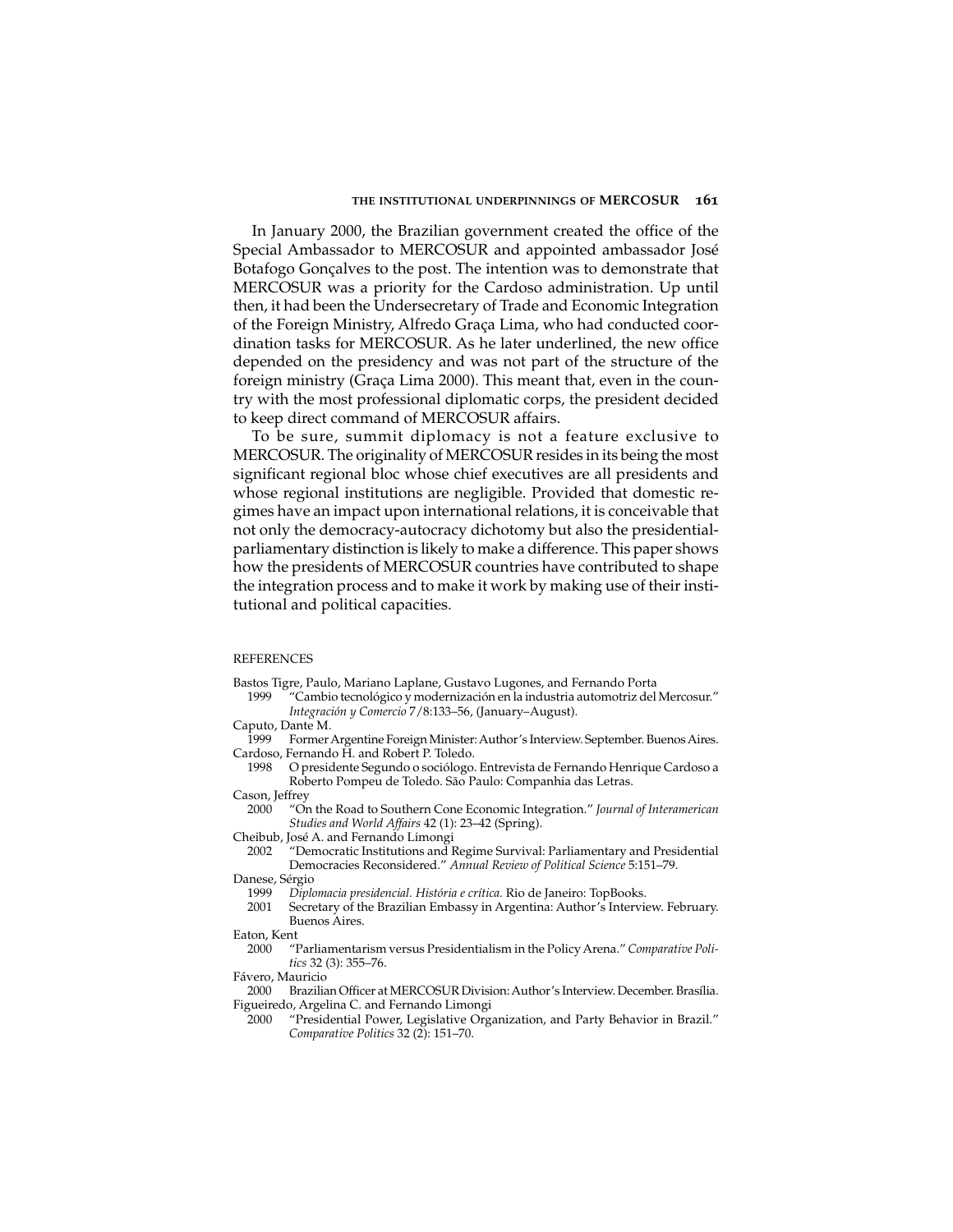Graça Lima, José Alfredo

- 2000 Brazilian Undersecretary of Trade and Economic Integration: Author's Interview. December. Brasília.
- Haggard, Stephan and Matthew D. McCubbins.
- 2001 *Presidents, Parliaments, and Policy*. Cambridge: Cambridge University Press. Lacalle, Luis A.
- 2001 Former President of Uruguay: Author's Interview. May. Montevideo.

# Lavagna, Roberto

- "La agenda futura del Mercosur: La insoportable levedad de las propuestas." *Archivos del Presente* 5 (17): (July–September), 121–30.
- 2000 "Entrevista." In video *Tiempo Internacional. Ciclo Mercosur*. La Plata: Instituto de Relaciones Internacionales (UNLP).

# Lucca, Cecilia<br>
2001 "Gr

"Grupos de Interés en el MERCOSUR." Unpublished manuscript, Carrera de Ciencia Política, Universidad de Buenos Aires.

Mainwaring, Scott and Matthew S. Shugart, eds.

- 1997 *Presidentialism and Democracy in Latin America*. Cambridge: Cambridge University Press.
- Malamud, Andrés
	- 2001 "Presidentialism in the Southern Cone. A Framework for Analysis." *EUI SPS Working Paper* 2001 (01).
	- 2003 "Presidentialism and Mercosur: A Hidden Cause for a Successful Experience." In *Comparative Regional Integration: Theoretical Perspectives,* edited by Finn Laursen, 53–73. Aldershot: Ashgate.

Milner, Helen<br>1993 "Ma

- "Maintaining International Commitments in Trade Policy." In *Do Institutions Matter? Government Capabilities in the United States and Abroad*, edited by R. K. Weaver and Bert A. Rockman, 345–69. Washington, D.C.: The Brookings Institution.
- 1997 *Interests, Institutions, and Information: Domestic Politics and International Relations.* Princeton: Princeton University Press.
- Moravcsik, Andrew
	- 1998 *The Choice for Europe. Social Purpose and State Power from Messina to Maastricht.* Ithaca, New York: Cornell University Press.
- Moretti, Norberto<br>1999 Secretar
	- Secretary of the Brazilian Embassy in Argentina: Author's Interview. September. Buenos Aires.
- Mustapic, Ana María and Rodolfo Geneyro
	- 2000 "Fortalecimiento de la dimensión parlamentaria e institucional del proceso de integración." In *Parlamentos e instituciones en el Mercosur: Los nuevos desafíos,* edited by Gerardo Caetano and Rubén Perina, 73–94. Montevideo: CLAEH-UPD/OEA.
- Nino, Carlos
	- 1992 "El hiper-presidencialismo argentino y las concepciones de la democracia." In *El presidencialismo puesto a prueba*, edited by Carlos Nino et al. Madrid: Centro de Estudios Constitucionales.
- Núñez, Alberto de
	- 1997 "La diplomacia presidencial." *Archivos del Presente* 3 (10): 133–9 (October–December).

#### Peña, Félix

- 2001 Former Argentine Undersecretary of Foreign Trade: Author's Interview. February. Buenos Aires.
- Pereira, Celso de Tarso
- 2000 Brazilian Officer at Mercosur Division: Author's Interview. December. Brasília. Putnam, Robert D.<br>1988 "Diplom
	- "Diplomacy and Domestic Politics: The Logic of Two-Level Games." Interna*tional Organization* 42 (3): 427–60.
- Redrado, Martín
	- 1999. "La agenda futura del Mercosur: Los avances institucionales." *Archivos del Presente* 5 (17): (July–September), 141–51.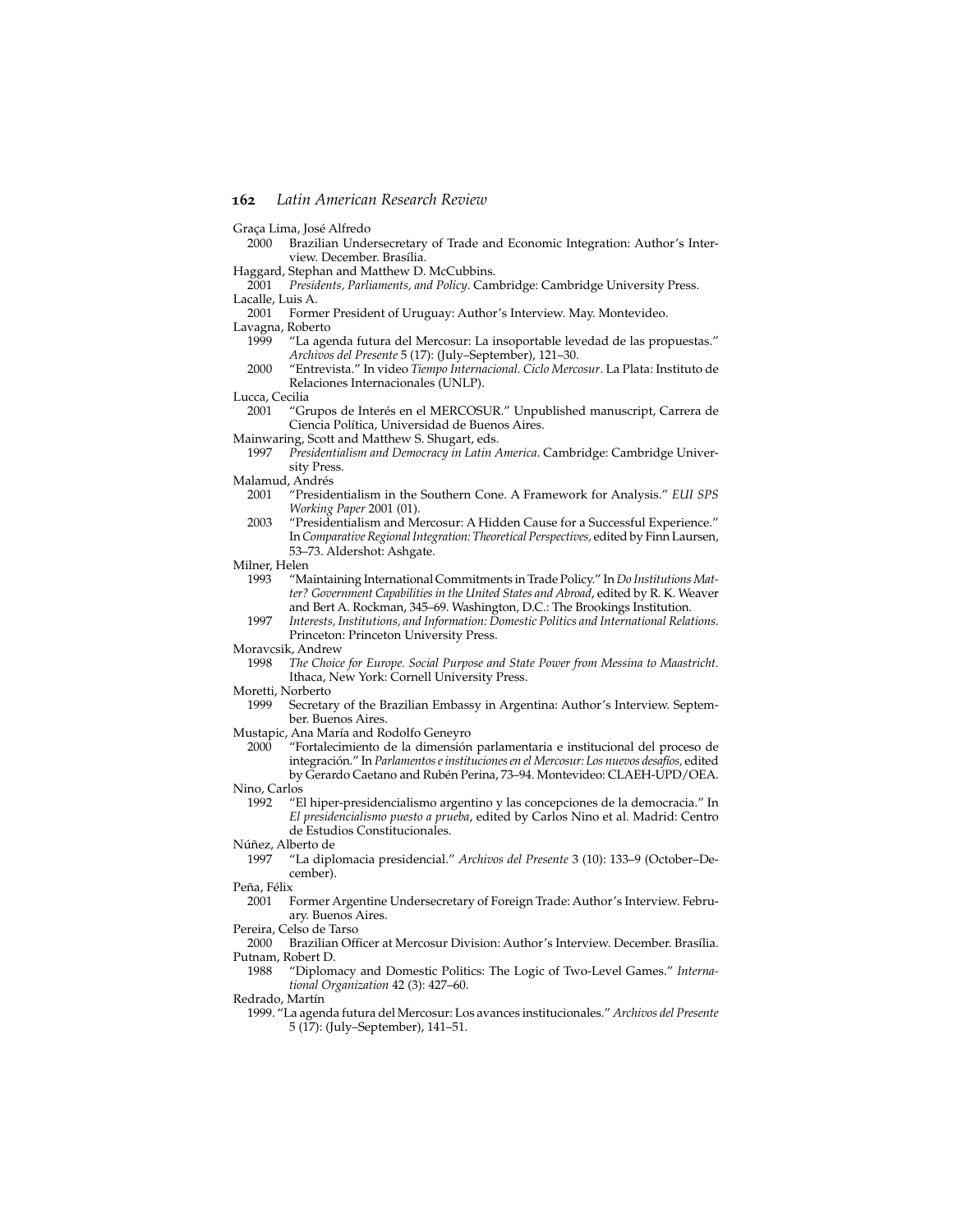Rockman, Bert A.<br>1997 The Po

- "The Performance of Presidents and Prime Ministers and of Presidential and Parliamentary Systems." In *Presidential Institutions and Democratic Politics. Comparing Regional and National Contexts*, edited by Kurt von Mettenheim. Baltimore: The Johns Hopkins University Press.
- Rogowski, Ronald
	- "Institutions as Constraints on Strategic Choice." In Strategic Choice and Interna*tional Relations*, edited by David A. Lake and Robert Powell, 115–36. Princeton, New Jersey: Princeton University Press.
- Romero, Raúl
	- 2001 "Azúcar e integración regional en el Mercosur." Unpublished manuscript, Buenos Aires: Centro de Estudios Avanzados, Universidad de Buenos Aires.
- Sajem, M. Carola<br>1999 "The A
	- 1999 "The Active Presence of the Economic Groups in the Dynamics of Change of Integration Models: A Case Study on Mercosur." Master's thesis. Geneva: Institut Universitaire des Hautes Études Internationales.
- Sandholtz, Wayne and Alec Stone Sweet
	- 1998 *European Integration and Supranational Governance.* Oxford: Oxford University Press.
- Sanguinetti, Julio M.
- 2001 Former President of Uruguay: Author's Interview. May. Montevideo.
- Schlesinger, Arthur M., Jr.<br>1974 The Imperial Pre
	- The Imperial Presidency. London: André Deutsch Limited.
- Schmitter, Philippe C.
	- 1970 "Central American Integration: Spill-Over, Spill-Around or Encapsulation?" *Journal of Common Market Studies* 9(1): 1–48.
- Schneider, Ben Ross
	- "Business Politics and Regional Integration: The Advantages of Organisation in NAFTA and MERCOSUR." In *Regional Integration in Latin America and the Caribbean: The Political Economy of Open Regionalism,* edited by Victor Bulmer-Thomas, 167–93. London: ILAS, University of London.
- Seixas Corrêa, Luíz Felipe
	- 1999 "La visión estratégica brasileña del proceso de integración." In *Mercosur. Entre la realidad y la Utopía,* edited by Jorge Campbell, 229–72. Buenos Aires: CEI-Nuevohacer.
- Shugart, Matthew S. and John M. Carey
	- 1992 *Presidents and Assemblies. Constitutional Design and Electoral Dynamics.* New York: Cambridge University Press.
- Siavelis, Peter
	- 2002 "Exaggerated Presidentialism and Moderate Presidents: Executive/Legislative Relations in Chile." In *Legislative Politics in Latin America,* edited by Scott Morgenstern and Benito Nacif. Cambridge, Cambridge University Press.

Silva, Patricio

- 1989 "Democratization and Foreign Policy: the Cases of Argentina and Brazil." In *Democratization and the State in the Southern Cone. Essays on South American Politics*, Benno Galjart and Patricio Silva, eds. Amsterdam: CEDLA.
- Stone Sweet, Alec and Wayne Sandholtz<br>1998 "Integration, Supranational C
	- "Integration, Supranational Governance, and the Institutionalization of the European Polity." In *European Integration and Supranational Governance,* edited by Wayne Sandholtz and Alec Stone Sweet, 1–26. Oxford: Oxford University Press.
- Vigevani, Tullo, Karina L. Pasquariello Mariano, and Marcelo Fernandes de Oliveira
	- 2001 "Democracia e atores políticos no Mercosul." In *Los rostros del Mercosur. El difícil camino de lo comercial a lo societal,* edited by Gerónimo Sierra, 183–228. Buenos Aires: CLACSO.
- von Mettenheim, Kurt, ed.
	- 1997 *Presidential Institutions and Democratic Politics. Comparing Regional and National Contexts.* Baltimore: The Johns Hopkins University Press.